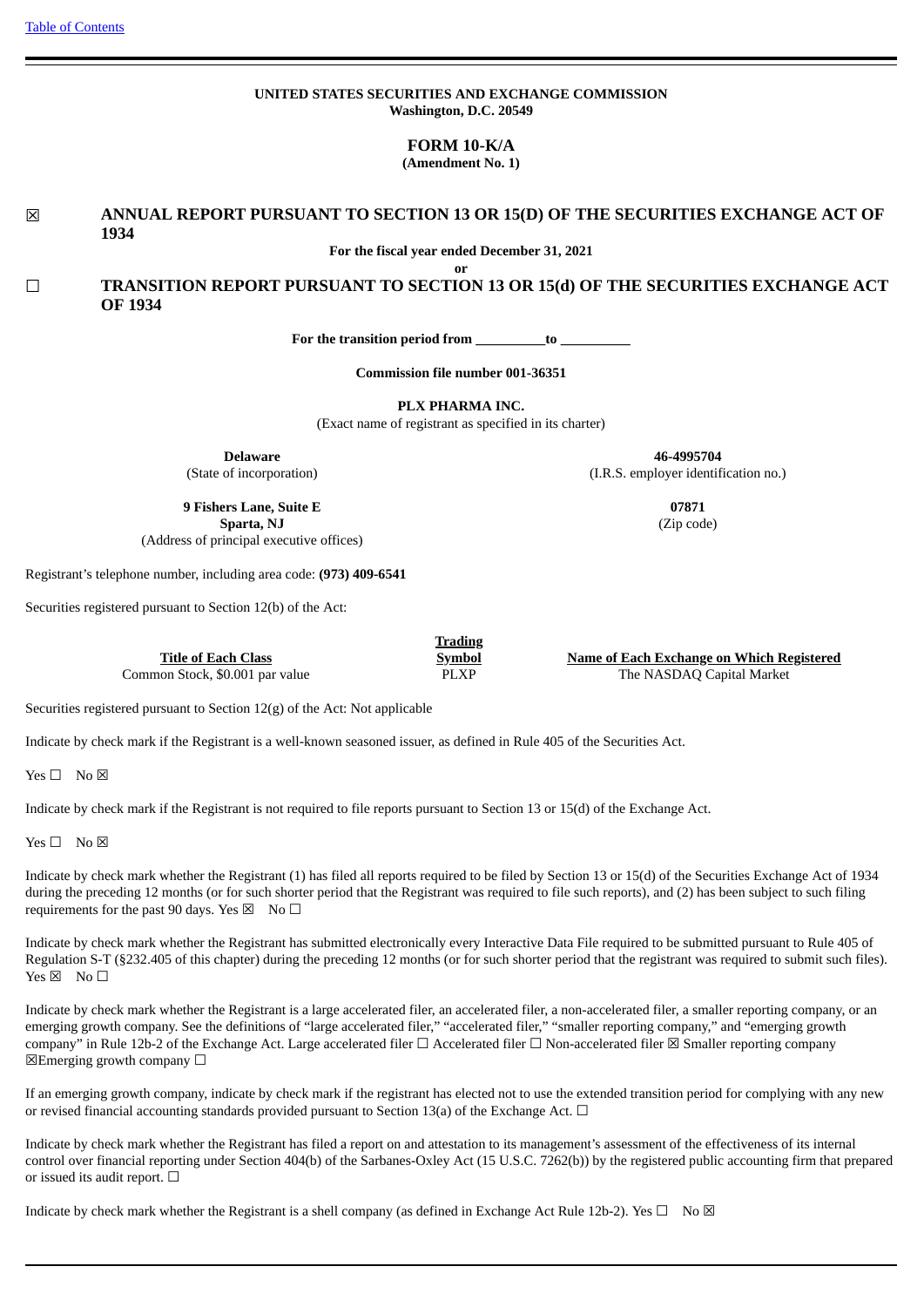As of June 30, 2021 (the last business day of the Registrant's most recently completed second fiscal quarter), the aggregate market value of the common stock of the Registrant (based upon the closing price of the Registrant's common stock at that date as reported by the NASDAQ Capital Market), excluding outstanding shares beneficially owned by directors and executive officers, was \$335.7 million.

As of April 26, 2022 there were 27,539,229 shares outstanding of the Registrant's common stock, \$0.001 par value.

## **DOCUMENTS INCORPORATED BY REFERENCE**

See "Explanatory Note".

PCAOB ID: 688 Auditor Name: Marcum LLP Auditor Location: New York, NY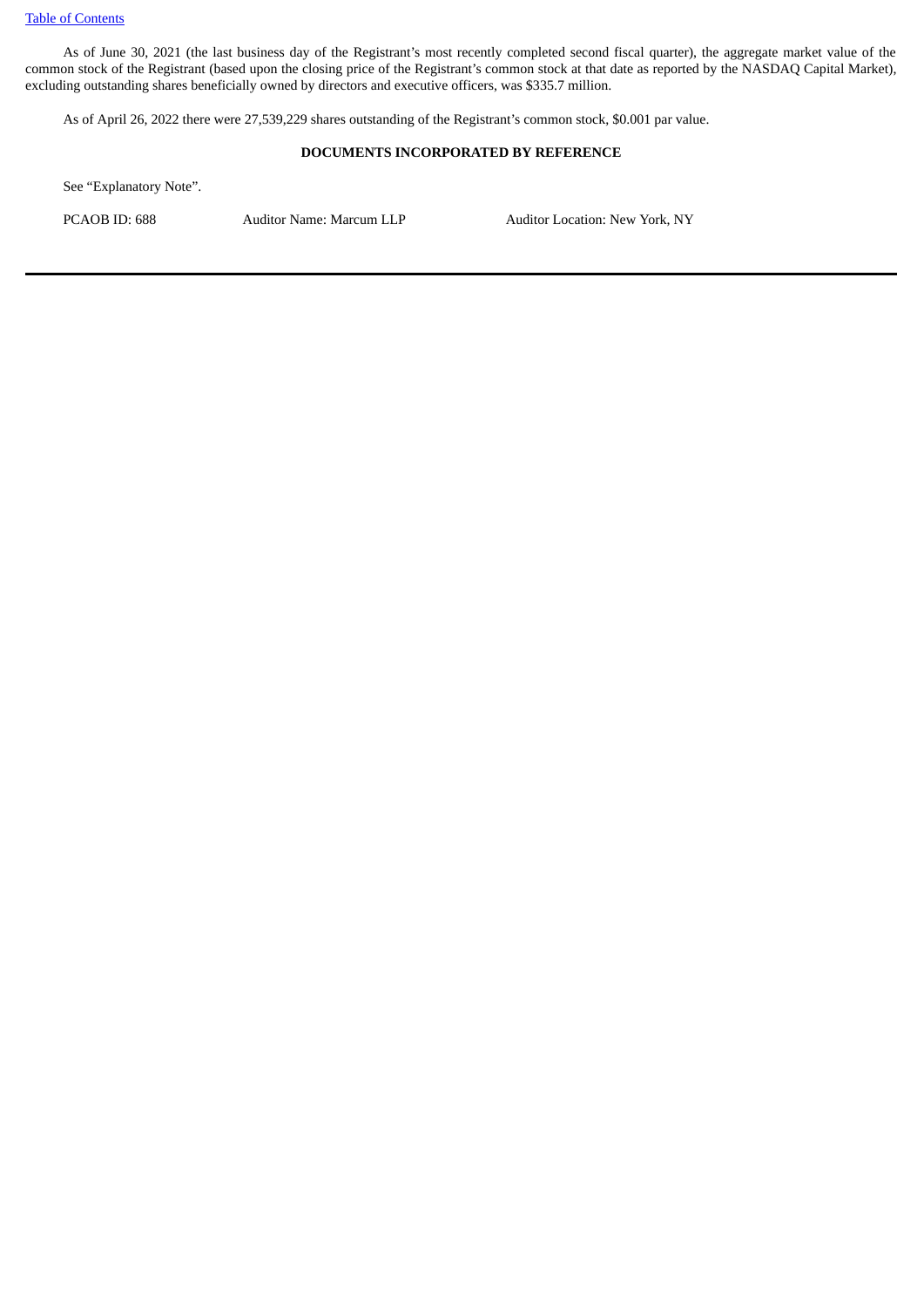## **EXPLANATORY NOTE**

The purpose of this Amendment No. 1 on Form 10-K/A (the "Amendment") is to amend and restate Part III, Items 10 through 14, and to update the Exhibit index contained in Part IV, Item 15, of the previously filed Annual Report on Form 10-K of PLx Pharma Inc. (the "Company") for the year ended December 31, 2021 ("Fiscal 2021"), filed with the Securities and Exchange Commission (the "SEC") on March 11, 2022 (the "Original Form 10-K"), to include information previously omitted in reliance on General Instruction G to Form 10-K, which provides that registrants may incorporate by reference certain information from a definitive proxy statement prepared in connection with the election of directors. The Company has determined to include such Part III information by amendment of the Original Form 10-K rather than incorporation by reference to the proxy statement. Accordingly, Part III of the Original Form 10-K is hereby amended and restated as set forth below.

As a result of this Amendment, the Company is also filing the certifications required under Section 302 of the Sarbanes-Oxley Act of 2002 as exhibits to this Amendment.

Except as described above, no other changes have been made to the Original Form 10-K. Among other things, forward-looking statements made in the Original Form 10-K have not been revised to reflect events that occurred or facts that became known to us after the filing of the Original Form 10-K, and such forward-looking statements should be read in their historical context.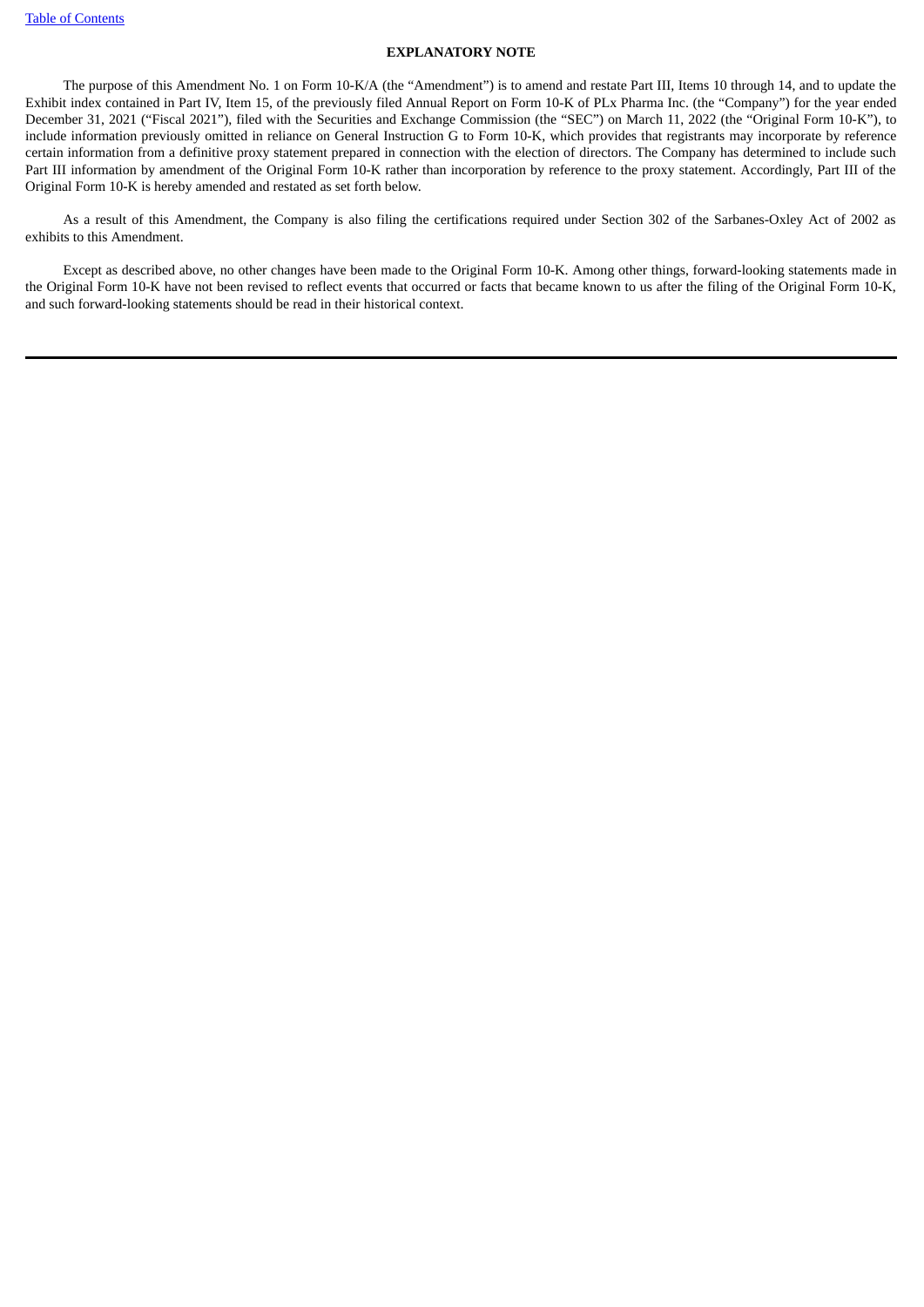**PART III**

# **TABLE OF CONTENTS**

| <b>ITEM 10.</b> | DIRECTORS, EXECUTIVE OFFICERS AND CORPORATE GOVERNANCE                                 |   |
|-----------------|----------------------------------------------------------------------------------------|---|
| <b>ITEM 11.</b> | <b>EXECUTIVE COMPENSATION</b>                                                          |   |
| <b>ITEM 12.</b> | SECURITY OWNERSHIP OF CERTAIN BENEFICIAL OWNERS AND MANAGEMENT AND RELATED STOCKHOLDER |   |
|                 | <b>MATTERS</b>                                                                         |   |
| <b>ITEM 13.</b> | CERTAIN RELATIONSHIPS AND RELATED TRANSACTIONS, AND DIRECTOR INDEPENDENCE              |   |
| <b>ITEM 14.</b> | PRINCIPAL ACCOUNTANT FEES AND SERVICES                                                 | 8 |
|                 |                                                                                        |   |
| <b>PART IV</b>  |                                                                                        |   |
|                 |                                                                                        |   |
| <b>ITEM 15.</b> | <b>EXHIBITS AND FINANCIAL STATEMENT SCHEDULES</b>                                      | 9 |
|                 |                                                                                        |   |
|                 |                                                                                        |   |
|                 |                                                                                        |   |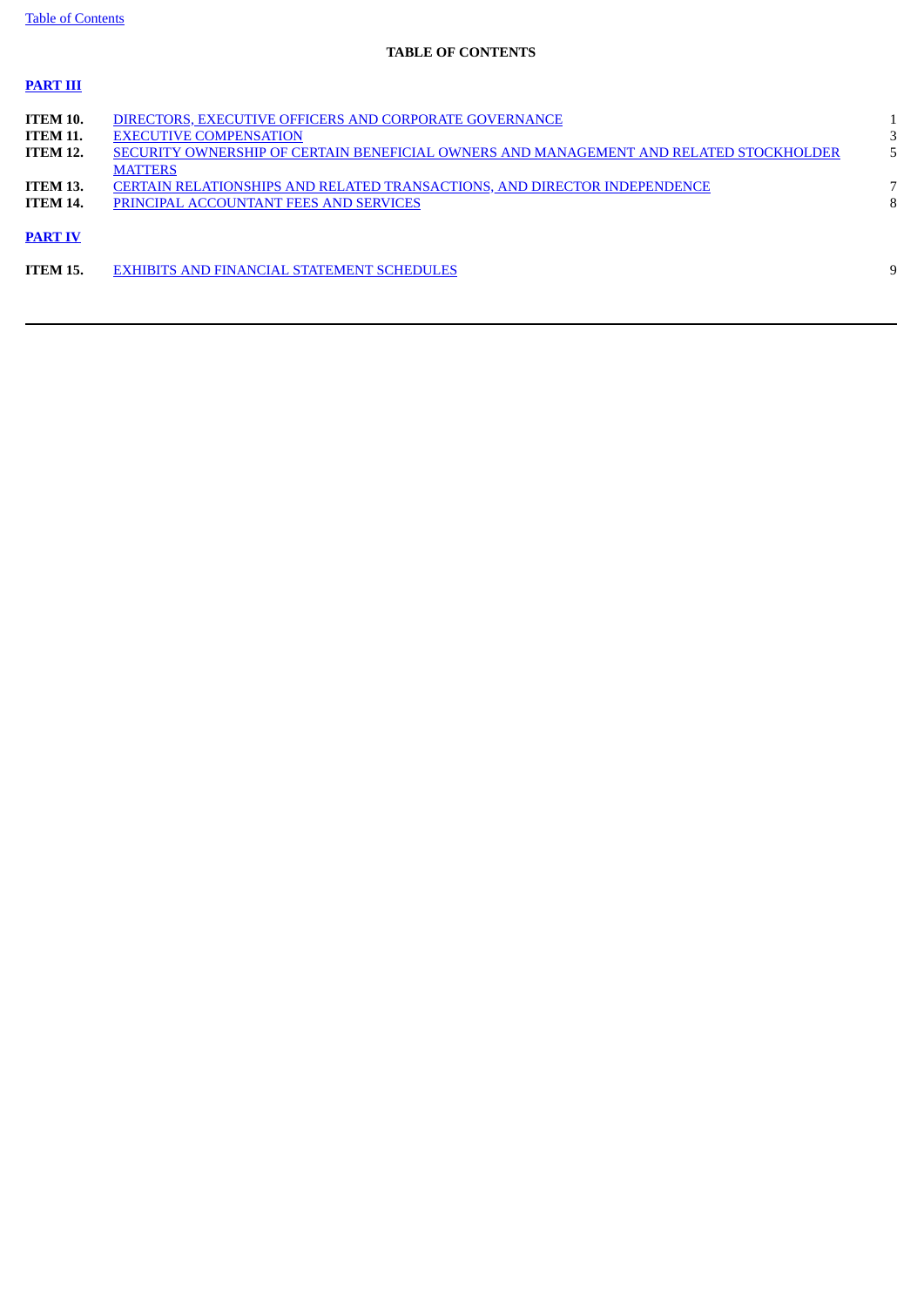#### **PART III**

## **ITEM 10. DIRECTORS AND EXECUTIVE OFFICERS OF THE REGISTRANT**

## **Directors and Executive Officers**

The following table sets forth certain information regarding our directors and executive officers:

| <b>Name</b>           | Age | <b>Position</b>                                                    |
|-----------------------|-----|--------------------------------------------------------------------|
| Michael J. Valentino  | 68  | <b>Executive Chairman and Director</b>                             |
| Natasha Giordano      | 61  | President, Chief Executive Officer and Director                    |
| Rita O'Connor         | 53  | Chief Financial Officer and Head of Manufacturing and Supply Chain |
| Gary S. Balkema       | 66  | Director                                                           |
| <b>Anthony Bartsh</b> | 43  | <b>Director</b>                                                    |
| Kirk Calhoun          | 78  | <b>Director</b>                                                    |
| Robert Casale         | 63  | <b>Director</b>                                                    |
| John W. Hadden II     | 52  | Director                                                           |

*Michael J. Valentino*. Mr. Valentino has served as Executive Chairman of the Board of the Company (the "Board") since July 2011 and brings over 40 years of experience in the healthcare industry, including a broad range of critical leadership positions at both major pharmaceutical companies and venture backed start-ups. In June 2003, Mr. Valentino successfully built start-up Adams Respiratory Therapeutics into a fully integrated specialty pharmaceutical company with more than \$490 million in annual revenue and leading OTC brands such as Mucinex® and Delsym®. Under his leadership, Adams completed its initial public offering in July 2005, which was ranked by The Wall Street Journal as the No. 1 Health Care IPO in 2005, and in December 2007, the Company entered into a definitive agreement under which it would be acquired by Reckitt Benckiser, a world leader in household cleaning, health and personal care, for approximately \$2.3 billion. Previously, Mr. Valentino was President and Chief Operating Officer at Alpharma, a leading global generic pharmaceutical company. Prior to joining Alpharma, he served as Executive Vice President, Global Head Consumer Pharmaceuticals for Novartis AG. He earlier served as President and Chief Operating Officer of Novartis Consumer Healthcare, North America. Mr. Valentino was also President of Pharmacia & Upjohn's Consumer Products Division. Throughout his career, Mr. Valentino has been at the forefront of seven major prescription to OTC switches including such well known consumer brands as Benadryl®, Rogaine Extra Strength®, Motrin Jr.®, Nasalcrom®, Lamisil®, Voltaren (EU) and Mucinex®. He currently serves as a Board Member of Assisted4Living Inc. (ASSF: OTC), a post acute provider of healthcare from birth through end of life. Mr. Valentino has also served as Chairman of the Consumer Healthcare Products Association. We believe Mr. Valentino is qualified to serve as a director due to his extensive experience in sales, marketing, general management and knowledge of the consumer products and pharmaceutical industries.

*Natasha Giordano*. Ms. Giordano is our President, Chief Executive Officer and director since January 2016. She brings over 25 years of extensive experience in healthcare, including senior leadership positions and board director roles spanning across several pharmaceutical companies and sales and marketing service providers. Ms. Giordano serves as board director for Matinas BioPharma since September 2020, and previously served as a member of the Board of Directors of Aceto Corporation from December 2011 through October 2019. Ms. Giordano served as the Chief Executive Officer of ClearPoint Learning, Inc., a position she held from May 2015 through November 2015. She also served as a member of the Board of Directors of ClearPoint from December 2009 through November 2015. Previously, Ms. Giordano served as the Chief Executive Officer of Healthcare Corporation of America, from January 2014 through August 2014. From June 2009 to August 2012, Ms. Giordano served as Chief Operating Officer and then as Chief Executive Officer, President and as a member of the Board of Directors of Xanodyne Pharmaceuticals, Inc., a branded specialty pharmaceutical company with development and commercial capabilities focused on pain management and women's health. Prior to that, she served as President, Americas for Cegedim Dendrite (formerly Dendrite International Inc.) from 2007 to 2008 and as Senior Vice President of the Global Customer Business Unit of Cegedim Dendrite from 2004 to 2007. She had been with Cegedim Dendrite since 2000 and served as Group President for the Global Business Unit for major customers, and Vice President of Global Sales. Earlier in her career, she worked nine years with Parke-Davis/Warner Lambert, then Pfizer, in several sales and marketing positions including Strategic Alliance management and Sales Integration. Ms. Giordano holds a Bachelor of Science degree in nursing from Wagner College. We believe Ms. Giordano is qualified to serve as a director due to her extensive experience in commercialization, general management and knowledge of the pharmaceutical and health care industries.

*Rita M. O*'*Connor*. Ms. O'Connor has served the Company as Chief Financial Officer since July 2017 and in August 2019 added manufacturing and supply chain to areas of responsibility. She brings over 25 years of finance leadership in both public and private pharmaceutical and over-the counter companies. Ms. O'Connor serves as a member of the Board of Directors and chairperson of the audit committee for uLab Systems since January 2021. Previously she served as Chief Financial Officer of Kent Place School, an all-girls college preparatory school, from July 2013 to June 2017. She was previously the Chief Financial Officer and Chief Information Officer at Xanodyne Pharmaceuticals, Inc., an integrated specialty pharmaceutical company focused on pain management and women's health, prior to which she was Chief Financial Officer and Treasurer of Adams Respiratory Therapeutics, a specialty pharmaceutical company focused on OTC and prescription products for the treatment of respiratory disorders. Earlier in her career she held positions of increasing responsibility during a seven-year tenure at Schering-Plough Corporation. She began her career at Deloitte and Touche. Ms. O'Connor is a licensed certified public accountant and earned her Bachelor of Science in Accounting from Rutgers University.

*Kirk Calhoun.* Mr. Calhoun has a background in auditing and accounting, and has served as a director and as chair of the Company's audit committee since February 2016. Mr. Calhoun joined Ernst & Young LLP, a public accounting firm, in 1965 and served as a partner of the firm from 1975 until his retirement in 2002. Mr. Calhoun currently serves as a member of the Board of Directors, as a member of the Compensation Committee and as Chair of the Audit Committee of NantHealth, Inc. and Ryerson Holding Corporation and previously served Great Basin Scientific, Inc., in the same capacities through 2017. Mr. Calhoun previously served on the boards and audit committees of six other public companies in the life sciences industry, including Abraxis Bioscience, Inc., Myogen, Inc., and Adams Respiratory Therapeutics, Inc. Mr. Calhoun also currently serves on the boards of three private companies in the life sciences industry. Mr. Calhoun received a B.S. in Accounting from the University of Southern California. We believe Mr. Calhoun is qualified to serve as a director due to his significant financial expertise and experience, particularly in the pharmaceutical industry.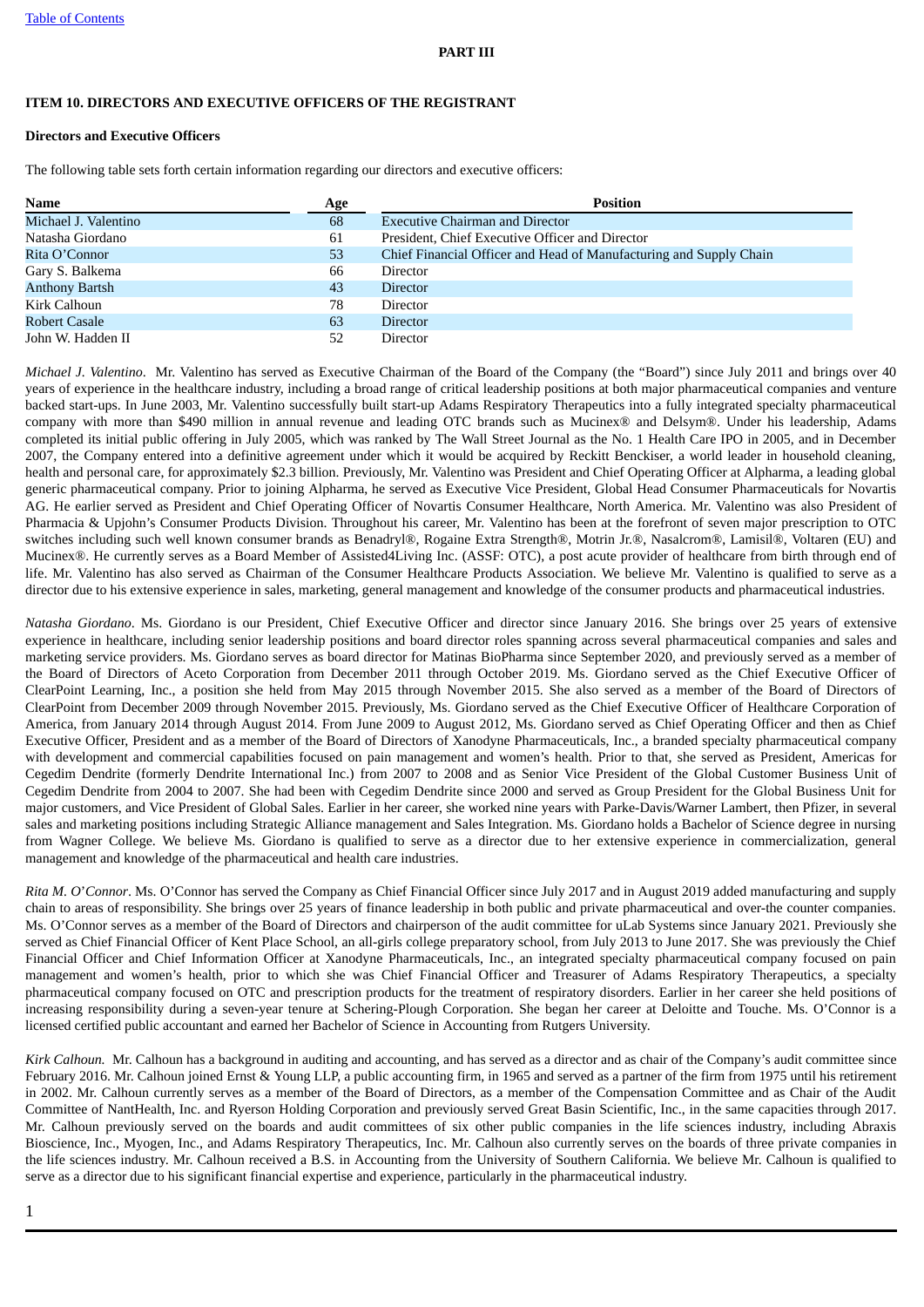*Gary S. Balkema.* Mr. Balkema has served as a director of the Company since February 2016. Mr. Balkema most recently served as the President of Bayer Healthcare LLC and Worldwide Consumer Care Division, retiring in 2011. He joined Bayer in 1995 as President of the U.S. Consumer Care Division to merge two OTC drug businesses and repositioned Bayer Aspirin following a ten-year decline into a growing business and assumed additional responsibilities over time culminating in leading their worldwide OTC business. Prior to Bayer, Mr. Balkema was Vice President and General Manager responsible for American Cyanamid Co.'s Lederle Consumer Health Division responsible for their OTC drug business. He joined American Cyanamid Co. in 1977 assuming increasing roles of responsibility over time. Mr. Balkema has served in the leadership of the key consumer products industry associations including Chairman of the Consumer Healthcare Products Association, Chairman of the World Self Medication Industry and on the leadership council for the National Association of Chain Drug Stores. We believe Mr. Balkema is qualified to serve as a director due to his experience in sales, marketing and management in both the consumer product and pharmaceutical industries.

*Anthony Bartsh.* Mr. Bartsh has served as a director of the Company since March 2019. Mr. Bartsh is a portfolio manager and partner at Park West Asset Management ("PWAM"), a multi-billion dollar hedge fund based in the San Francisco Bay Area, since November 2011. Prior to PWAM, Mr. Bartsh was an investment analyst at Emrose Capital and Crosslink Capital. He graduated from the University of Notre Dame with a B.B.A. in Finance and Accounting. Mr. Bartsh was elected as a director by the holders of the outstanding Series A Convertible Preferred Stock (the "Series A Preferred Stock"). We believe Mr. Bartsh is qualified to serve as a director due to his financial and investment expertise and experience.

*Robert Casale.* Mr. Casale has served as a director of the Company since February 2016. Mr. Casale has over 30 years of healthcare experience. Mr. Casale is also the Chief Strategic Officer of Fresh Branding Group, a boutique advertising agency. Since July 2013, Mr. Casale has been an independent consultant specializing in consumer healthcare and pharmaceutical marketing, strategic planning and business development. He was the Co-founder and Chief Executive Officer of Scerene Healthcare, a company dedicated to marketing pure and efficacious anti-aging skin care and feminine hygiene products, from February 2009 to June 2012 when the assets were sold to Enaltus. Prior to Scerene, Mr. Casale was the Chief Operating Officer of Adams Respiratory Therapeutics. He joined Adams in 2004 as Vice President, Marketing and Business Development and was named Chief Operating Officer in 2006. In addition to developing the award winning Mr. Mucus advertising campaign, he led the diversification of the Adams' portfolio of products by launching Mucinex D and DM, Mucinex for Children, Mucinex Nasal Spray. He also led the acquisition of the Delsym brand, which nearly doubled in sales after two years at Adams. Mr. Casale began his career in 1983 at a Wall Street law firm and joined the legal division of Warner Lambert in 1986. In 1993, he was appointed Warner-Lambert's Vice President of Marketing for the company's upper respiratory and gastrointestinal (GI) consumer products and oversaw several brands, including Benadryl, Sudafed, Zantac 75 and Rolaids. He also served as a global vice president for Warner-Lambert's GI and skin care businesses. Following Warner-Lambert's acquisition by Pfizer Inc., he served as Vice President, Strategic Planning and Business Development for Pfizer's Consumer Healthcare Division. He was Chairman of Topaz Pharmaceuticals, which was sold to Sanofi Aventis in 2011, was on the Board of Directors of NextWave Pharmaceuticals, which was sold to Pfizer in 2012 and was on the Board of Directors of Insight Pharmaceuticals, which was sold to Prestige Brands in 2014. We believe Mr. Casale is qualified to serve as a director due to his significant marketing and management experience in the consumer products and pharmaceutical industries.

*John W. Hadden II.* Mr. Hadden has served as a director of the Company since February 2016. Mr. Hadden is CEO and co-founder of ViroCell Biologics, an innovation-driven CDMO focused on manufacturing viral vectors and gene-modified cells for clients developing cell and gene-therapies, since November 2020. Mr. Hadden served as SVP Operations for Secura Bio, Inc. from May 2019 to September 2020. Between April 2017 and April 2019, Mr. Hadden consulted to several private biotechnology companies, Disruptive Capital, and King's Health Partners' Hematology Institute, London. Mr. Hadden's extensive prior oncology and operating experience includes strategy, partnering, KOL outreach, clinical development, manufacturing, regulatory, intellectual property and capital raising. Mr. Hadden co-founded IRX Therapeutics, an immuno-oncology platform company, where he held roles of increasing responsibility, including CFO, COO, and CEO from January 2007 to March 2017. As CEO, he led the closing of a strategic transaction with Celgene Corporation. Mr. Hadden's M&A and capital raising experience was acquired in his first career as an investment banker at JP Morgan. Mr. Hadden earned his M.B.A. from Harvard Business School and a B.S. in Management, *summa cum laude*, from the A.B. Freeman School of Business, Tulane University. We believe Mr. Hadden is qualified to serve as a director due to his financial, investment banking, and extensive operating experience in the pharmaceutical industry.

### **Family Relationships**

There are no family relationships among our executive officers and directors, except that Michael Valentino, our Executive Chairman of the Board, and Steven Valentino, Vice President of Trade Sales, are siblings.

#### **Code of Business Conduct and Ethics**

We have adopted a Code of Business Conduct and Ethics (the "Code of Ethics"), which covers a wide range of business practices and procedures and is intended to ensure to the greatest extent possible that our business is conducted in a consistently legal and ethical manner. The Code of Ethics is consistent with how we have always conducted our business and applies to all of our directors, officers and other employees, including our principal executive officer and principal financial and accounting officer. A copy of the Code of Ethics is publicly available in the "Investors – Governance" section of our website at *www.plxpharma.com*. We intend to promptly disclose on our website any grant of waivers from or amendments to a provision of the Code of Ethics following such amendment or waiver.

#### **Board Committees**

Our Board has three standing committees to assist it with its responsibilities. These committees are described below.

*Audit Committee*. The primary purpose of the Audit Committee is to oversee the accounting and financial reporting processes of the Company and the audits of the consolidated financial statements of the Company. The Audit Committee is also charged with the review and approval of all related party transactions involving the Company. The current members of the Audit Committee are Messrs. Balkema, Calhoun and Hadden. Mr. Calhoun currently serves as Chairman of the Audit Committee. The Board has determined that Mr. Calhoun is an audit committee financial expert, as defined by the SEC rules, based on his past business experience and financial certifications. Each member of the Audit Committee is independent as defined in applicable Nasdaq listing standards and Rule 10A-3 under the Securities Exchange Act of 1934, as amended (the "Exchange Act"). The Audit Committee charter is posted in the "Investors – Governance" section of our website at *www.plxpharma.com*.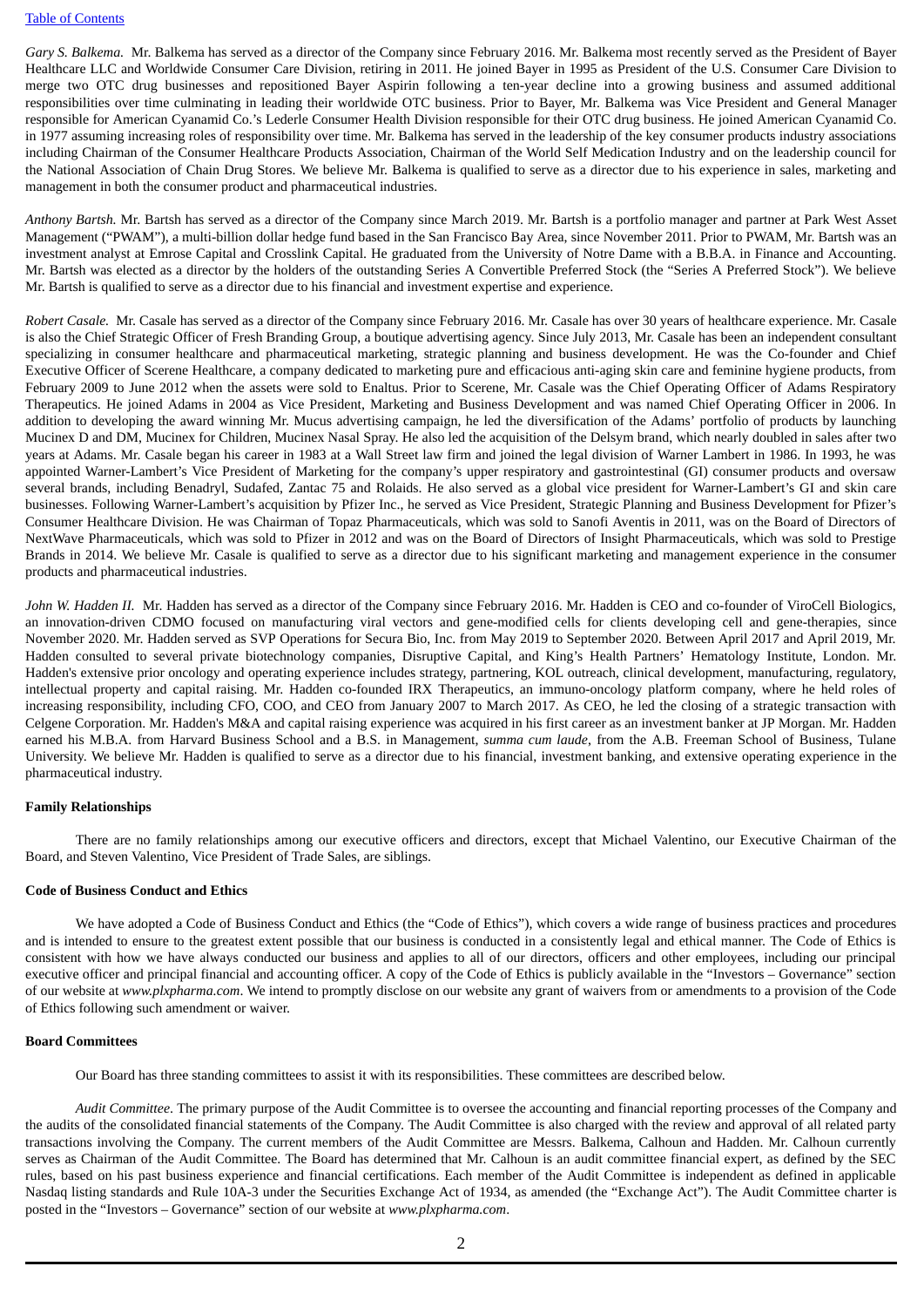*Compensation Committee*. The duties and responsibilities of the Compensation Committee include, among other things, reviewing and approving the Company's general compensation policies, setting compensation levels for the Company's executive officers, setting the terms of and grants of awards under stock-based incentive plans and retaining and terminating executive compensation consultants. The current members of the Compensation Committee are Messrs. Balkema, Calhoun, Casale and Hadden. Mr. Casale currently serves as Chairman of the Compensation Committee. The Compensation Committee charter is posted in the "Investors – Governance" section of our website at *www.plxpharma.com*.

*Nominating and Governance Committee*. The duties and responsibilities of the Nominating and Governance Committee include, among other things, assisting the Board in identifying individuals qualified to become Board members and recommending director nominees for the next annual meeting of stockholders, and taking a leadership role in shaping the corporate governance of the Company. The current members of the Nominating and Governance Committee are Messrs. Balkema, Calhoun, Casale and Hadden. Mr. Balkema currently serves as Chairman of the Nominating and Governance Committee. The Nominating and Governance Committee charter is posted in the "Investors – Governance" section of our website at *www.plxpharma.com*.

## **Delinquent Section 16(a) Reports**

Section 16(a) of the Exchange Act, requires our directors, executive officers and holders of more than 10% of our common stock ("Common Stock") to file with the SEC initial reports of ownership and reports of changes in the ownership of the Common Stock and other equity securities of the Company. Such persons are required to furnish us with copies of all Section 16(a) filings.

Based solely upon a review of the forms filed electronically with the SEC during Fiscal 2021, we believe that our directors, officers and holders of more than 10% of our Common Stock complied with all applicable filing requirements during Fiscal 2021.

#### **ITEM 11. EXECUTIVE COMPENSATION**

#### **Summary Compensation Table for Fiscal 2021 and 2020**

The following table sets forth the cash and non-cash compensation for the fiscal years ended December 31, 2021 and 2020 earned by our named executive officers:

| <b>Name and Principal</b><br><b>Position</b>                                 | Year | <b>Salary</b><br>$($ \$ | <b>Bonus</b><br>$($ \$ | Stock<br>Awards<br>$($ \$) |              | Option<br>Awards<br>(3)(1) |     | <b>Nonequity</b><br>incentive<br>plan<br>compensation<br>(5)(2) | <b>Nonqualified</b><br>deferred<br>compensation<br>earnings (\$) |                            |               | All other<br>compensation<br>$($ \$) | Total (\$)    |
|------------------------------------------------------------------------------|------|-------------------------|------------------------|----------------------------|--------------|----------------------------|-----|-----------------------------------------------------------------|------------------------------------------------------------------|----------------------------|---------------|--------------------------------------|---------------|
| Michael J. Valentino<br><b>Executive Chairman and</b>                        |      | 2021 \$ 262,500         | \$.                    | $-5$                       |              | $-5$<br>$\omega$ .         | \$  | 131,250                                                         | - \$                                                             | $\omega_{\rm c}$           | -\$           | ۰.                                   | \$<br>393,750 |
| <b>Director</b>                                                              |      | 2020 \$ 250,000 \$      |                        | $-5$                       | $\mathbf{r}$ | \$<br>696,800              | \$  | 156,250                                                         | - \$                                                             | $-5$                       |               | $\sim$                               | \$1,103,050   |
| Natasha Giordano<br>President, Chief Executive                               |      | 2021 \$556,500          | <sup>\$</sup>          | $-$ \$                     | ÷,           | \$2,332,000                | \$. | 306,075                                                         | - \$                                                             | $\sim$                     | \$            | 22,303(3)                            | \$3,216,878   |
| Officer and Director                                                         |      | 2020 \$530,000 \$       |                        | $-5$                       | ÷.           | \$1,524,250                | \$  | 364,375 \$                                                      |                                                                  | $-5$                       |               | 17,953(4)                            | \$2,436,578   |
| Rita M. O'Connor<br>Chief Financial Officer and<br>Head of Manufacturing and |      | 2021 \$404,250          | \$                     | $-5$                       | ÷.           | \$1,166,000                | \$  | 202,125                                                         | - \$                                                             | $\mathbf{L}^{\mathcal{A}}$ | \$            | 16,850(5)                            | \$1,789,225   |
| <b>Supply Chain</b>                                                          |      | 2020 \$385,000          | -S                     | $-5$                       | $\sim$       | <sup>\$</sup><br>757,770   | \$  | 240,625                                                         | -S                                                               | $\sim 100$                 | <sup>\$</sup> | 12,500(6)                            | \$1,395,895   |

(1) Value of stock option awards calculated using Black Scholes pricing model with assumptions discussed in Note 6 to the Company's financial statements as of and for the year ended December 31, 2021.

(2) Amounts related to incentive compensation earned in 2021 and 2020 based on performance criteria established by the Board and paid in 2021 and 2020.

- (3) Includes automobile allowance, insurance and matching contributions to 401(k) retirement plans made by the Company.
- (4) Includes automobile allowance and insurance.

(5) Includes automobile allowance and matching contributions to 401(k) retirement plans made by the Company.

(6) Includes automobile allowance.

#### **Employment Agreements**

The following summaries set forth the material terms of the employment agreements entered into with the Company's named executive officers. Each such agreement provides generally that, in the event the named executive officer's role is terminated by the Board without cause or the named executive officer resigns for "good reason," they will be entitled to receive an amount equal to their annual base salary, plus any incentive compensation earned but unpaid as of the date of termination, and their stock option grant will become fully vested as of the date of termination.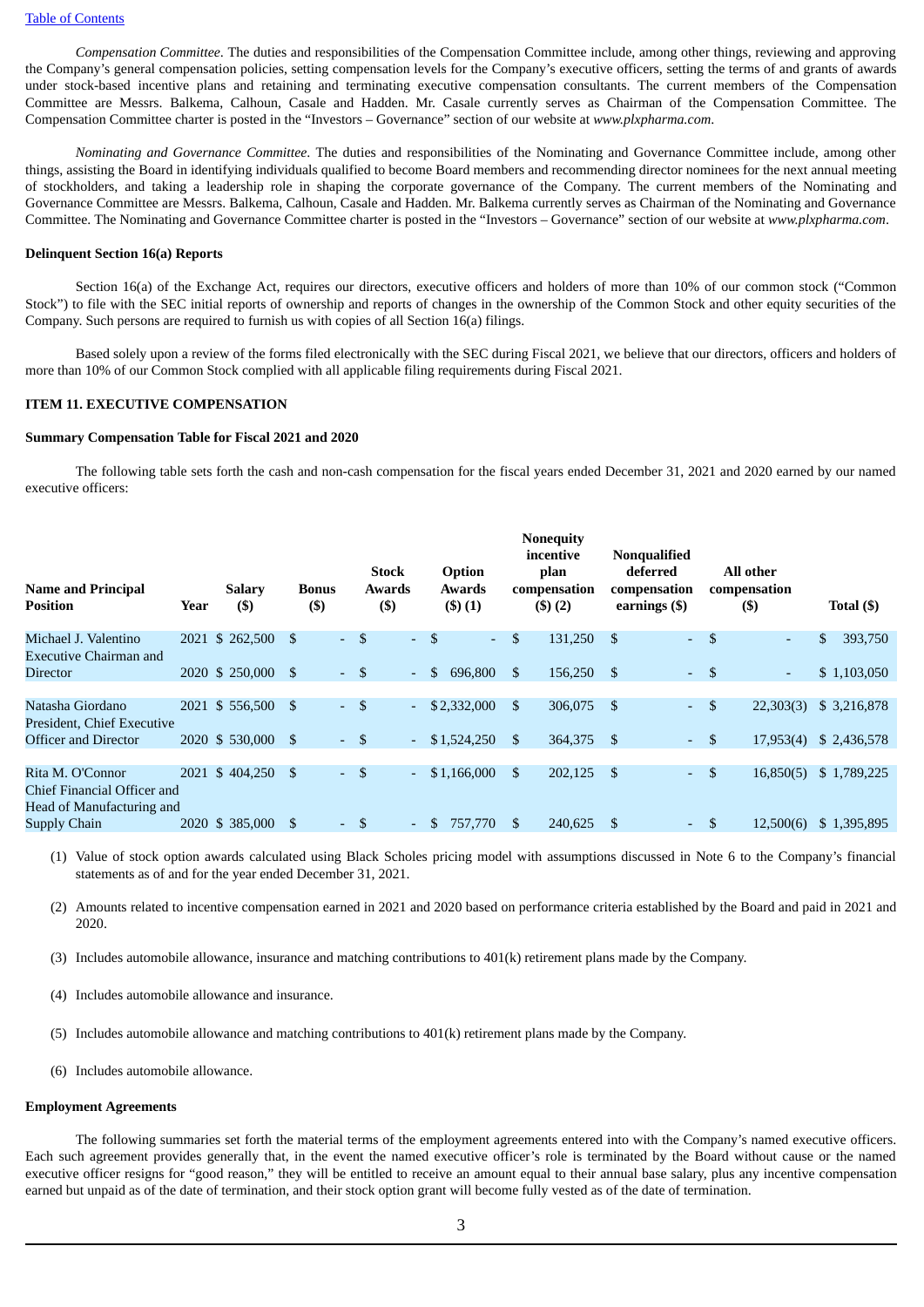## *Michael J. Valentino, Executive Chairman of the Board and Director*

Mr. Valentino entered into an employment agreement with the Company, effective as of April 1, 2016, as amended on March 7, 2019, providing for a base salary of \$237,500 per year effective February 1, 2019, subject to annual review and adjustment by the Board. Mr. Valentino is also eligible for a potential incentive award bonus of up to 50% (or a higher or lower amount if so determined by the Board) of his base salary on an annualized basis. Mr. Valentino's employment agreement provides for the grant of an initial stock option award equal to 112,509 shares of Common Stock, which became exercisable on July 22, 2018, generally subject to Mr. Valentino's continued employment or consulting relationship with the Company. The options have an exercise price per share of \$12.44, with a term of ten years from the date of grant.

#### *Natasha Giordano, President, Chief Executive Officer and Director*

Ms. Giordano was appointed as the Company's President and Chief Executive Officer pursuant to an employment agreement effective January 1, 2016, as amended on March 7, 2019. Ms. Giordano's amended employment agreement provides that she will receive a base salary of \$475,000 effective February 1, 2019 subject to annual review and adjustment by the Board. Ms. Giordano is also eligible for a potential incentive award bonus of up to 50% (or a higher or lower amount if so determined by the Board) of her base salary on an annualized basis. Ms. Giordano is also eligible to participate in any employee benefit plans that may be available to the Company's employees, subject to the terms of those plans. Ms. Giordano's employment agreement provides for an initial stock option award equal to 216,580 shares of Common Stock, which became exercisable on September 25, 2018, generally subject to Ms. Giordano's continued employment with the Company. The options have an exercise price per share of \$12.44, with a term of ten years from the date of grant.

### *Rita O*'*Connor, Chief Financial Officer and Head of Manufacturing and Supply Chain*

Ms. O'Connor entered into an employment agreement with the Company, effective as of July 1, 2017, as amended on March 16, 2018, March 7, 2019 and August 3, 2021, providing for a base salary of \$325,000 per year effective February 1, 2019, subject to annual review by the Board. Ms. O'Connor is also eligible for a potential incentive award bonus of up to 50% (or a higher or lower amount if so determined by the Board) of her base salary on an annualized basis. Ms. O'Connor is also eligible to participate in any employee benefit plans that may be available to the Company's employees, subject to the terms of those plans. Ms. O'Connor's employment agreement also provides for a grant of an initial stock option award equal to 60,000 shares of Common Stock, which was fully vested as of July 1, 2020, generally subject to Ms. O'Connor's continued employment. The options have an exercise price per share of \$6.28, with a term of ten years from the date of grant.

### **Outstanding Equity Awards at Fiscal Year-End**

The following table sets forth equity incentive plan awards for each named executive officer outstanding as of December 31, 2021:

Option Awards

|                                                                       |                   | <b>Number of</b><br><b>Securities</b><br><b>Underlying</b><br><b>Unexercised</b><br><b>Options</b><br><b>Exercisable</b> | Number of<br><b>Securities</b><br><b>Underlying</b><br><b>Unexercised</b><br><b>Options</b><br>Unexercisable | <b>Equity</b><br>incentive plan<br>awards:<br><b>Number of</b><br>securities<br>underlying<br>unexercised<br>unearned<br>options |              | Option                | <b>Option</b><br><b>Expiration</b> |  |
|-----------------------------------------------------------------------|-------------------|--------------------------------------------------------------------------------------------------------------------------|--------------------------------------------------------------------------------------------------------------|----------------------------------------------------------------------------------------------------------------------------------|--------------|-----------------------|------------------------------------|--|
| Name                                                                  | <b>Grant Date</b> | (# )                                                                                                                     | (# )                                                                                                         | $^{(#)}$                                                                                                                         |              | <b>Exercise Price</b> | <b>Date</b>                        |  |
| Michael J. Valentino                                                  | 4/19/2017         | 112,509                                                                                                                  |                                                                                                              |                                                                                                                                  | $\mathbb{S}$ | 12.44                 | 7/22/2025                          |  |
| Executive Chairman and Director                                       | 3/14/2019(1)      | 53,333                                                                                                                   | 26,667                                                                                                       |                                                                                                                                  | \$           | 5.79                  | 3/14/2029                          |  |
|                                                                       | 3/20/2020(1)      | 26,667                                                                                                                   | 53,333                                                                                                       | $\overline{a}$                                                                                                                   | \$           | 2.16                  | 3/20/2030                          |  |
|                                                                       | 11/18/2020(1)     | 53,333                                                                                                                   | 106,667                                                                                                      |                                                                                                                                  | \$           | 5.15                  | 11/18/2030                         |  |
|                                                                       |                   |                                                                                                                          |                                                                                                              |                                                                                                                                  |              |                       |                                    |  |
| Natasha Giordano                                                      | 4/19/2017         | 216,580                                                                                                                  |                                                                                                              |                                                                                                                                  | \$           | 12.44                 | 9/25/2025                          |  |
| President, Chief Executive Officer and                                |                   |                                                                                                                          |                                                                                                              |                                                                                                                                  |              |                       |                                    |  |
| Director                                                              | 8/11/2017         | 86,872                                                                                                                   |                                                                                                              |                                                                                                                                  | \$           | 6.72                  | 8/11/2027                          |  |
|                                                                       | 3/14/2019(1)      | 141,117                                                                                                                  | 70,558                                                                                                       |                                                                                                                                  | \$           | 5.79                  | 3/14/2029                          |  |
|                                                                       | 3/20/2020(1)      | 58,333                                                                                                                   | 116,667                                                                                                      | ۰.                                                                                                                               | \$           | 2.16                  | 3/20/2030                          |  |
|                                                                       | 11/18/2020(1)     | 116,667                                                                                                                  | 233,333                                                                                                      |                                                                                                                                  | \$           | 5.15                  | 11/18/2030                         |  |
|                                                                       | 8/9/2021(1)       |                                                                                                                          | 200,000                                                                                                      | $\omega_{\rm c}$                                                                                                                 | \$           | 16.97                 | 8/9/2031                           |  |
|                                                                       |                   |                                                                                                                          |                                                                                                              |                                                                                                                                  |              |                       |                                    |  |
| Rita M. O'Connor                                                      | 7/1/2017          | 60,000                                                                                                                   |                                                                                                              | $\omega_{\rm{eff}}$                                                                                                              | $\mathbf{s}$ | 6.28                  | 7/1/2027                           |  |
| Chief Financial Officer and Head of<br>Manufacturing and Supply Chain | 3/14/2019(1)      | 82,450                                                                                                                   | 41,225                                                                                                       | $\overline{\phantom{a}}$                                                                                                         | \$           | 5.79                  | 3/14/2029                          |  |
|                                                                       | 3/20/2020(1)      | 29,000                                                                                                                   | 58,000                                                                                                       | $\sim$                                                                                                                           | \$           | 2.16                  | 3/20/2030                          |  |
|                                                                       | 11/18/2020(1)     | 58,000                                                                                                                   | 116,000                                                                                                      |                                                                                                                                  | S            | 5.15                  | 11/18/2030                         |  |
|                                                                       | 8/9/2021(1)       |                                                                                                                          | 100,000                                                                                                      |                                                                                                                                  | $\mathbb{S}$ | 16.97                 | 8/9/2031                           |  |

(1) The option awards vest in three equal installments on the three anniversary dates following the grant date, generally subject to such named executive officer's continued employment with the Company.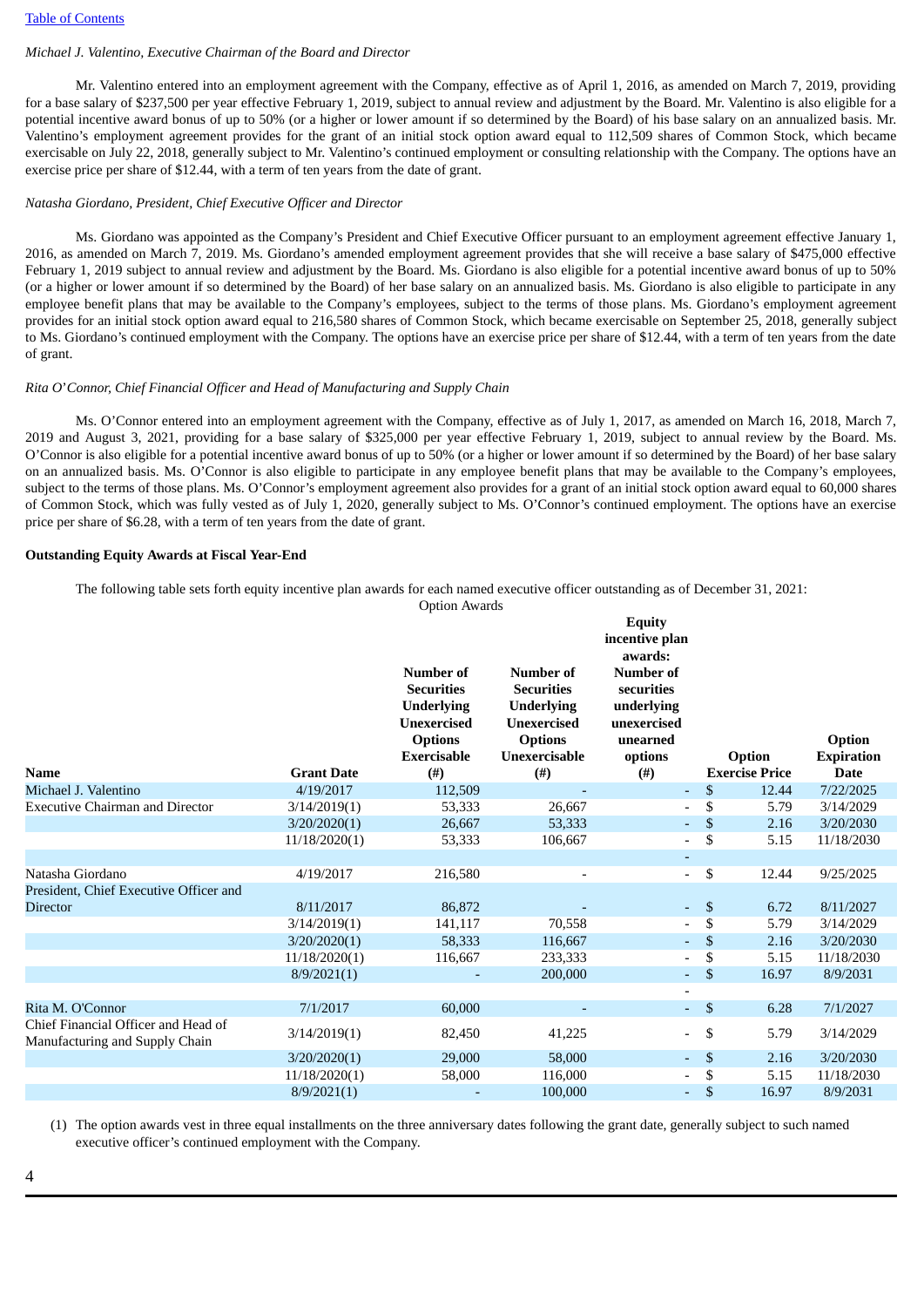# **Potential Payments Upon Termination or Change-in-Control**

The employment agreements for each of our named executive officers provide for severance payments of (i) the named executive officer's annual base salary (except for Ms. Giordano and Ms. O'Connor, who shall each be entitled to receive 150% of their annual base salary), (ii) the annual bonus for a previously completed year but unpaid as of the employment termination date, and (iii) a pro rata portion of the annual bonus the named executive officer would have earned for the fiscal year in which the employment termination occurs in the event the employment is terminated, either voluntarily with "Good Reason" or by the Company without "Cause", as defined in the applicable employment agreement. The severance payments are to be payable in one lump sum payment following the date of employment termination according to our regular payroll practices and policies. A named executive officer receiving severance payments is also entitled to such employee benefits (including equity compensation), if any, as to which such named executive officer may be entitled under the Company's employee benefit plans as of the employment termination date.

## **Compensation of Non-Employee Directors for Fiscal 2021**

The following table presents a summary of the compensation earned by each non-employee director receiving compensation who served on the Board during Fiscal 2021:

|                       | Fees<br>earned<br>0r<br>paid in<br>cash | <b>Stock</b><br>awards   | Option<br>awards         | <b>Non-equity</b><br>incentive<br>plan<br>compensation | <b>Nonqualified</b><br>deferred<br>compensation<br>earnings | All other<br>compensation | <b>Total</b> |
|-----------------------|-----------------------------------------|--------------------------|--------------------------|--------------------------------------------------------|-------------------------------------------------------------|---------------------------|--------------|
| Name                  | $($)$                                   | $($ \$)                  | $($ \$)                  | $($ \$                                                 | $($ \$)                                                     | $($ \$                    | $($ \$)      |
| Gary Balkema          | 50,000                                  | $\overline{\phantom{0}}$ | $\overline{\phantom{a}}$ |                                                        | $\overline{\phantom{a}}$                                    | ۰.                        | 50,000       |
| Kirk Calhoun          | 55,000                                  |                          | $\overline{\phantom{0}}$ |                                                        | $\overline{\phantom{a}}$                                    | $\overline{\phantom{a}}$  | 55,000       |
| <b>Robert Casale</b>  | 50,000                                  | $\overline{\phantom{a}}$ | $\overline{\phantom{0}}$ | ۰                                                      | ٠                                                           | 25,500                    | 75,500       |
| John Hadden II        | 40,000                                  | $\overline{\phantom{0}}$ | $\overline{\phantom{0}}$ | $\overline{\phantom{0}}$                               | $\overline{\phantom{a}}$                                    |                           | 40,000       |
| <b>Anthony Bartsh</b> |                                         |                          |                          |                                                        |                                                             |                           |              |

#### **Cash Retainer Compensation**

Non-employee members of our Board receiving compensation are paid an annual cash retainer for their service, with additional compensation for chairing a committee of the Board. In addition, Mr. Casale received compensation for additional services. The compensation paid to the non-employee members of the Board receiving compensation is indicated in the chart below:

## **2021 Director Cash Compensation**

| Director Annual Retainer (all)                                                | 40,000 |
|-------------------------------------------------------------------------------|--------|
| Additional Annual Retainer to Audit Committee Chairperson                     | 15,000 |
| Additional Annual Retainer to Compensation Committee Chairperson              | 10.000 |
| Additional Annual Retainer to Nominating and Governance Committee Chairperson | 10.000 |

## **ITEM 12. SECURITY OWNERSHIP OF CERTAIN BENEFICIAL OWNERS AND MANAGEMENT AND RELATED STOCKHOLDER MATTERS**

The following table sets forth information with respect to the beneficial ownership of our Common Stock as of April 26, 2022 by:

- each person, or group of affiliated persons, known to us to beneficially own more than 5% of our outstanding Common Stock;
- each of our directors and named executive officers; and
- all of our directors and executive officers as a group.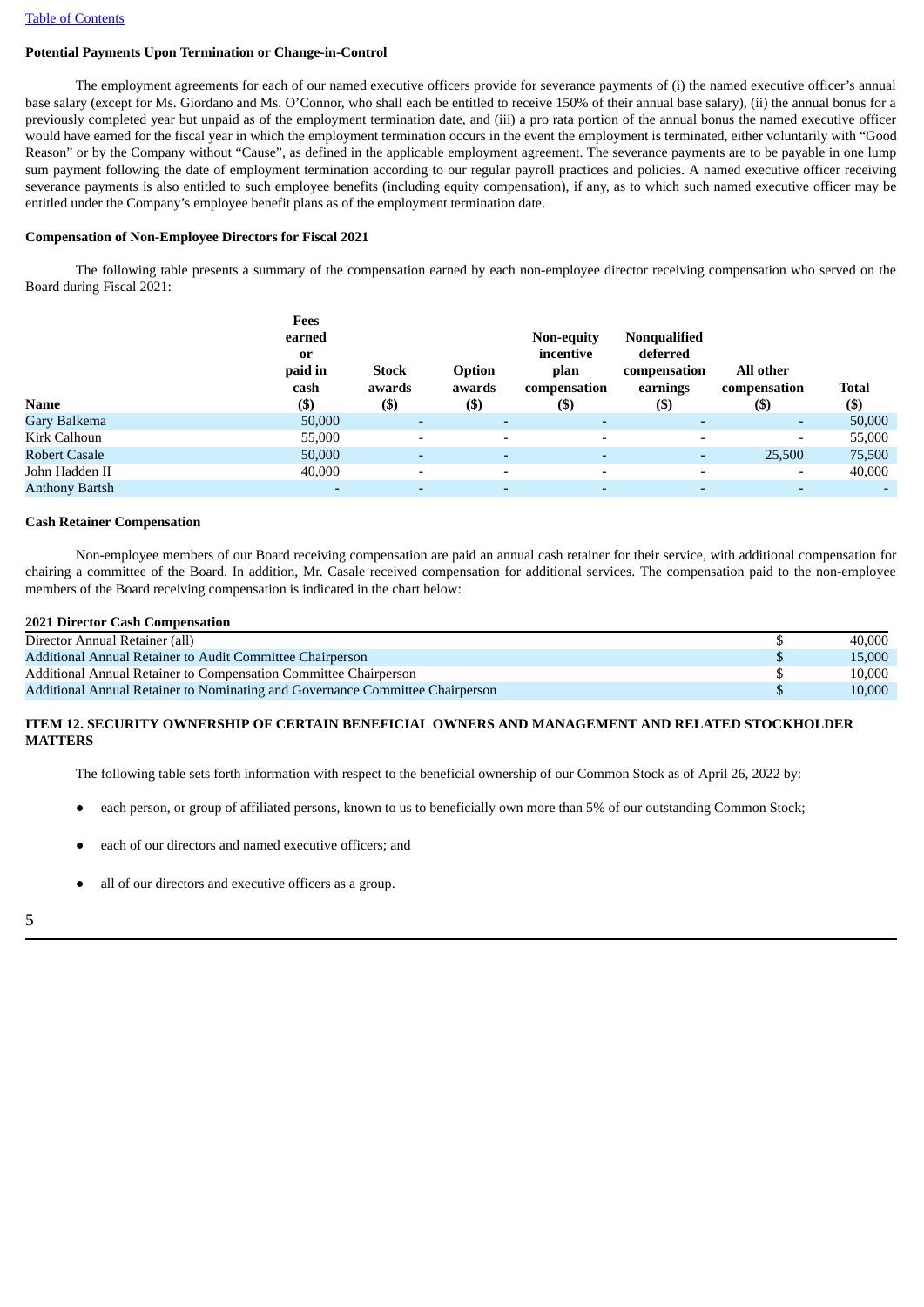#### Table of Contents

The amounts and percentages of Common Stock beneficially owned are reported on the basis of regulations of the SEC governing the determination of beneficial ownership of securities. The information relating to our 5% beneficial owners is based on information we received from such holders. Under the rules of the SEC, a person is deemed to be a "beneficial owner" of a security if that person has or shares voting power, which includes the power to vote or direct the voting of a security, or investment power, which includes the power to dispose of or to direct the disposition of a security. A person is also deemed to be a beneficial owner of any securities of which that person has a right to acquire beneficial ownership within sixty (60) days. Under these rules, more than one person may be deemed a beneficial owner of the same securities and a person may be deemed to be a beneficial owner of securities as to which such person has no economic interest. Except as otherwise set forth below, the address of the persons listed below is c/o PLx Pharma Inc., 9 Fishers Lane, Suite E, Sparta, New Jersey 07871 and each of the persons listed has, to our knowledge, sole voting and investment power with respect to the indicated shares of Common Stock.

| <b>Name of Beneficial Owner</b>                                         | Number of<br><b>Shares of</b><br><b>Common Stock</b> | Percentage of<br><b>Outstanding</b><br><b>Common Stock</b> |
|-------------------------------------------------------------------------|------------------------------------------------------|------------------------------------------------------------|
| 5% or Greater Shareholders                                              |                                                      | (1)                                                        |
|                                                                         |                                                      |                                                            |
| Level One Partners, LLC(2)                                              | 2,779,869                                            | 9.99%                                                      |
| White Rock Capital Management L.P.(3)                                   | 2,815,058                                            | 9.99%                                                      |
| Park West Asset Management LLC(4)                                       | 2,865,323                                            | 9.90%                                                      |
| MSD Partners, L.P. (5)                                                  | 2,520,161                                            | 8.74%                                                      |
|                                                                         |                                                      |                                                            |
| Directors and Named Executive Officers                                  |                                                      |                                                            |
| Michael J. Valentino(6)                                                 | 1,114,347                                            | 3.96%                                                      |
| Natasha Giordano(7)                                                     | 753,646                                              | 2.66%                                                      |
| Rita O'Connor(8)                                                        | 326,345                                              | 1.17%                                                      |
| Gary S. Balkema(9)                                                      | 61,113                                               | $\ast$                                                     |
| <b>Anthony Bartsh</b>                                                   |                                                      |                                                            |
| John W. Hadden II(10)                                                   | 59,358                                               | $\ast$                                                     |
| Robert Casale(11)                                                       | 58,378                                               | $\ast$                                                     |
| Kirk Calhoun(12)                                                        | 57,343                                               | $\ast$                                                     |
| All current executive officers and directors as a group (8 persons)(13) | 2,430,530                                            | 8.26%                                                      |

\* Represents holdings of less than 1% of shares outstanding.

- (1) The applicable percentage of ownership for each beneficial owner is based on 27,539,229 shares of Common Stock outstanding as of April 26, 2022. Shares of our Common Stock issuable upon exercise of options, warrants or other rights or the conversion of other convertible securities beneficially owned that are exercisable or convertible within 60 days are deemed outstanding for the purpose of computing the percentage ownership of the person holding such securities and rights and all executive officers and directors as a group.
- (2) Based on information contained in a report on Schedule 13G/A filed jointly by Level One Partners, LLC, Robert D. Hardie and Molly G. Hardie (collectively, the "Level One Parties") on February 11, 2022. Consists of (i) 1,320,306 shares of Common Stock, (ii) 1,172,000 shares of Common Stock held by Mr. Hardie, and (iii) 1,452,337 shares of Common Stock issuable upon exercise of the 2020 Private Placement Warrants (as defined below), subject to the limitations described below. The 2020 Private Placement Warrants contain a provision prohibiting exercise to the extent that the holder, together with its affiliates, would beneficially own in excess of 9.99% of the number of shares of Common Stock outstanding immediately after giving effect to such exercise. As a result of the foregoing, the Level One Parties may be deemed to beneficially own (i) 1,320,306 shares of Common Stock held by the Level One Parties, (ii) 1,172,000 shares of Common Stock held by Mr. Hardie, and (iii) 287,563 shares of Common Stock out of the 1,452,337 shares of Common Stock underlying the 2020 Private Placement Warrants. Robert D. Hardie and Molly G. Hardie may be deemed to share voting and dispositive power with respect to the securities beneficially held by Level One Partners, LLC. The address of each of Level One Partners, LLC, Mr. Hardie and Ms. Hardie is 210 Ridge McIntire Road, Suite 350 Charlottesville, Virginia 22903.
- (3) Based on information contained in a report on Schedule 13G/A filed jointly by White Rock Capital Management, L.P. ("White Rock Management"), White Rock Capital Partners, L.P. ("White Rock Partners"), White Rock Capital (TX), Inc., corporation ("White Rock, Inc."), Thomas U. Barton, and Joseph U. Barton (collectively, "White Rock") on February 16, 2022 . Consists of (i) 2,172,900 shares of Common Stock and, subject to the limitations described below, (ii) warrants to purchase 1,452,337 shares of Common Stock issuable upon exercise of the 2020 Private Placement Warrants and (iii) warrants to purchase 436,364 shares of Common Stock issuable upon exercise of a warrant issued in 2017 (together with the 2020 Private Placement Warrants, the "Warrants"). The Warrants contain a provision prohibiting exercise to the extent that the holder, together with its affiliates, would beneficially own in excess of 9.99% of the number of shares of Common Stock outstanding immediately after giving effect to such exercise. As a result of the foregoing, White Rock may be deemed to beneficially own 2,172,900 shares of Common Stock and 642,158 out of the 1,888,701 shares of Common Stock issuable upon exercise of the Warrants. White Rock Management may be deemed to exercise voting and/or dispositive power over the shares held for the account of White Rock Partners. The general partner of White Rock Partners is White Rock Management, the general partner of which is White Rock, Inc. Thomas U. Barton and Joseph U. Barton are the shareholders of White Rock, Inc. In such capacities, each of Thomas U. Barton and Joseph U. Barton may be deemed to be the beneficial owner of the shares held for the account of White Rock Partners. The address and principal business office of each of White Rock Management, White Rock, Inc., White Rock Partners, Thomas U. Barton and Joseph U. Barton is 3131 Turtle Creek Boulevard, Suite 800, Dallas, Texas 75219.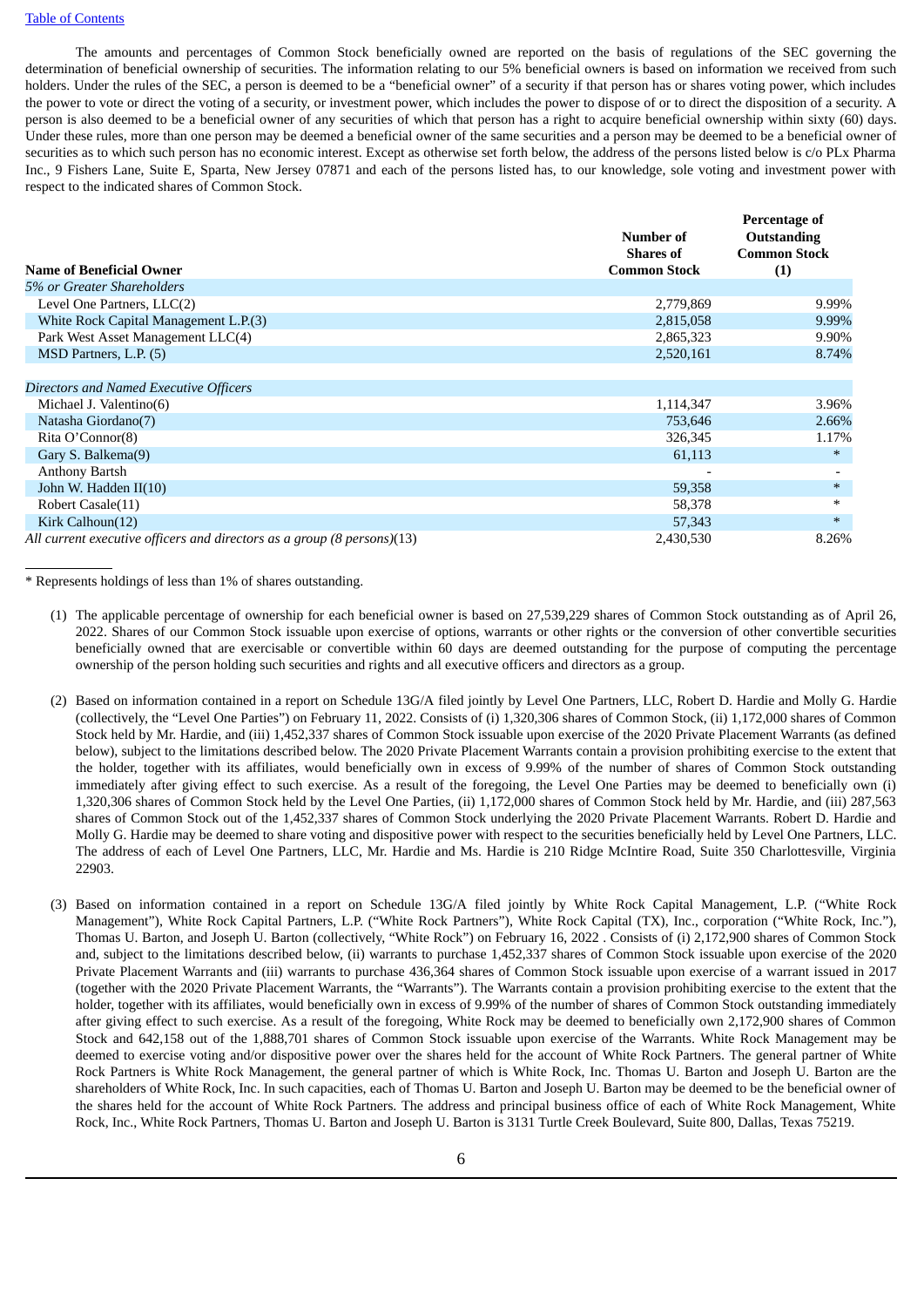#### Table of Contents

- (4) Based on information contained in a report on Schedule 13D/A filed jointly by PWAM, Park West Investors Master Fund, Limited ("PWIMF"), Park West Partners International, Limited ("PWPI" and, together with PWIMF, the "PW Funds") and Peter S. Park on June 11, 2021. Consists of 1,332,191 shares of Common Stock and, subject to the limitations described below, 11,423 shares of Series A Preferred Stock, convertible into 5,155,946 shares of Common Stock, warrants to purchase up to 902,528 shares of Common Stock, and 330 shares of Series B Preferred Stock, convertible into 113,304 shares of Common Stock held by PWIMF; and PWPI held 141,027 shares of Common Stock and, subject to the limitations described below, 1,219 shares of Series A Preferred Stock, convertible into 550,214 shares of Common Stock, warrants to purchase up to 115,653 shares of Common Stock, and 34 shares of Series B Preferred Stock, convertible into 11,673 shares of Common Stock. Each of the Series A Preferred Stock and Series B Preferred Stock contain a provision prohibiting conversion to the extent that the holder, together with its affiliates, would beneficially own in excess of 9.9% of the number of shares of Common Stock outstanding immediately after giving effect to such conversion. The warrants expire on June 14, 2027 and contain a provision prohibiting exercise to the extent that the holder, together with its affiliates, would beneficially own in excess of 9.99% of the number of shares of Common Stock outstanding immediately after giving effect to such exercise. As a result of the foregoing, PWAM and Mr. Park may be deemed to beneficially own 2,865,323 shares of Common Stock, and PWIMF may be deemed to beneficially own 2,865,323 shares of Common Stock. Each of Mr. Park and PWAM has shared power to vote or direct the vote of 2,865,323 shares of Common Stock. Each of Mr. Park and PWAM has shared power to dispose or direct the disposition of 2,865,323 shares of Common Stock. PWIMF has shared power to vote or direct the vote of 2,865,323 shares of Common Stock. PWIMF has shared power to dispose or direct the disposition of 2,865,323 shares of Common Stock. PWAM is the investment manager to PWIMF and PWPI, and Mr. Park is the sole member and manager of PWAM. Each of PWAM and Mr. Park specifically disclaims beneficial ownership in the shares of Common Stock reported herein except to the extent of their pecuniary interest therein. The address of Mr. Park, PWAM, PWIMF and PWPI is c/o Park West Asset Management LLC, 900 Larkspur Landing Circle, Suite 165, Larkspur, California 94939.
- (5) Based on information contained in a report on Schedule 13G filed jointly by MSD Partners, L.P. ("MSD Partners") and MSD Credit Opportunity Master Fund, L.P. ("MSD Credit Opportunity Master Fund" and together with MSD Partners, "MSD") on May 26, 2020 and information provided to us by MSD. Consists of (i) 1,875,000 shares of Common Stock and (ii) subject to the limitations described below, 2,000 shares of Series B Preferred Stock, convertible into 645,161 shares of Common Stock. The Series B Preferred Stock contains a provision prohibiting conversion to the extent that the holder, together with its affiliates, would beneficially own in excess of 9.9% of the number of shares of Common Stock outstanding immediately after giving effect to such conversion. MSD Partners is the investment manager of, and may be deemed to beneficially own securities beneficially owned by MSD Credit Opportunity Master Fund. MSD Partners (GP), LLC ("MSD GP") is the general partner of, and may be deemed to beneficially own securities beneficially owned by, MSD Partners. Each of John Phelan and Marc R. Lisker is a manager of, and may be deemed to beneficially own securities beneficially owned by, MSD GP. The address of MSD Partners is 645 Fifth Avenue, 21st Floor, New York, New York 10022. The address of MSD Credit Opportunity Master Fund is c/o Maples Corporate Services Limited, P.O. Box 309, Ugland House, Grand Cayman, KY1-1104, Cayman Islands.
- (6) Consists of 494,690 shares of Common Stock, options to purchase 299,176 shares of Common Stock exercisable within 60 days of April 26, 2022 and warrants to purchase 320,481 shares of Common Stock exercisable within 60 days of April 26, 2022.
- (7) Consists of 5,186 shares of Common Stock and options to purchase 748,460 shares of Common Stock exercisable within 60 days of April 26, 2022.
- (8) Consists of 26,670 shares of Common Stock and options to purchase 299,675 shares of Common Stock exercisable within 60 days of April 26, 2022.
- (9) Consists of 5,445 shares of Common Stock and options to purchase 55,668 shares of Common Stock exercisable within 60 days of April 26, 2022.
- (10)Consists of 3,690 shares of Common Stock and options to purchase 55,668 shares of Common Stock exercisable within 60 days of April 26, 2022.
- (11) Consists of 2,710 shares of Common Stock and options to purchase 55,668 shares of Common Stock exercisable within 60 days of April 26, 2022.
- (12)Consists of 1,675 shares of Common Stock and options to purchase 55,668 shares of Common Stock exercisable within 60 days of April 26, 2022.
- (13)Consists of 540,066 shares of Common Stock, options to purchase 1,569,983 shares of Common Stock exercisable within 60 days of April 26, 2022 and warrants to purchase 320,481 shares of Common Stock exercisable within 60 days of April 26, 2022.

#### **ITEM 13. CERTAIN RELATIONSHIPS AND RELATED TRANSACTIONS, AND DIRECTOR INDEPENDENCE**

#### **Certain Relationships and Related Transactions**

#### *Review, Approval or Ratification of Transactions with Related Persons*

All transactions between us and any of our officers, directors, director nominees, principal stockholders or their immediate family members are required to be reviewed and approved by the Audit Committee or the Nominating and Governance Committee, as applicable. Such policy and procedures are set forth in the Code of Ethics, as well as the Nominating and Governance Committee charter and the Audit Committee charter.

#### *Preferred Stock Transactions*

Anthony Bartsh, one of our directors, is an employee of PWAM, the holder of all of the Company's Series A Preferred Stock and a majority of the Company's Series B Preferred Stock. On December 20, 2018, the Company entered into a Purchase Agreement (the "Series A Purchase Agreement") with PWIMF and PWPI (together with PWIMF, the "Series A Investors"), at a time when Mr. Bartsh was not a director of the Company. On February 20, 2019, pursuant to the Series A Purchase Agreement, the Company issued 15,000 shares of the Company's newly created Series A Preferred Stock to the Series A Investors at a price of \$1,000 per share, for an aggregate purchase consideration of \$15.0 million. The terms, rights, obligations and preferences of the Series A Preferred Stock are set forth in the Amended and Restated Certificate of Designations, Preferences and Rights of Series A Convertible Preferred Stock of the Company (the "Series A Certificate of Designations").

Pursuant to the Series A Certificate of Designations, the holders of the Series A Preferred Stock have the right, voting separately as a class, to elect a Series A Director to the Board, for so long as PWAM and its affiliates hold at least twenty-five percent (25%) of the issued and outstanding Series A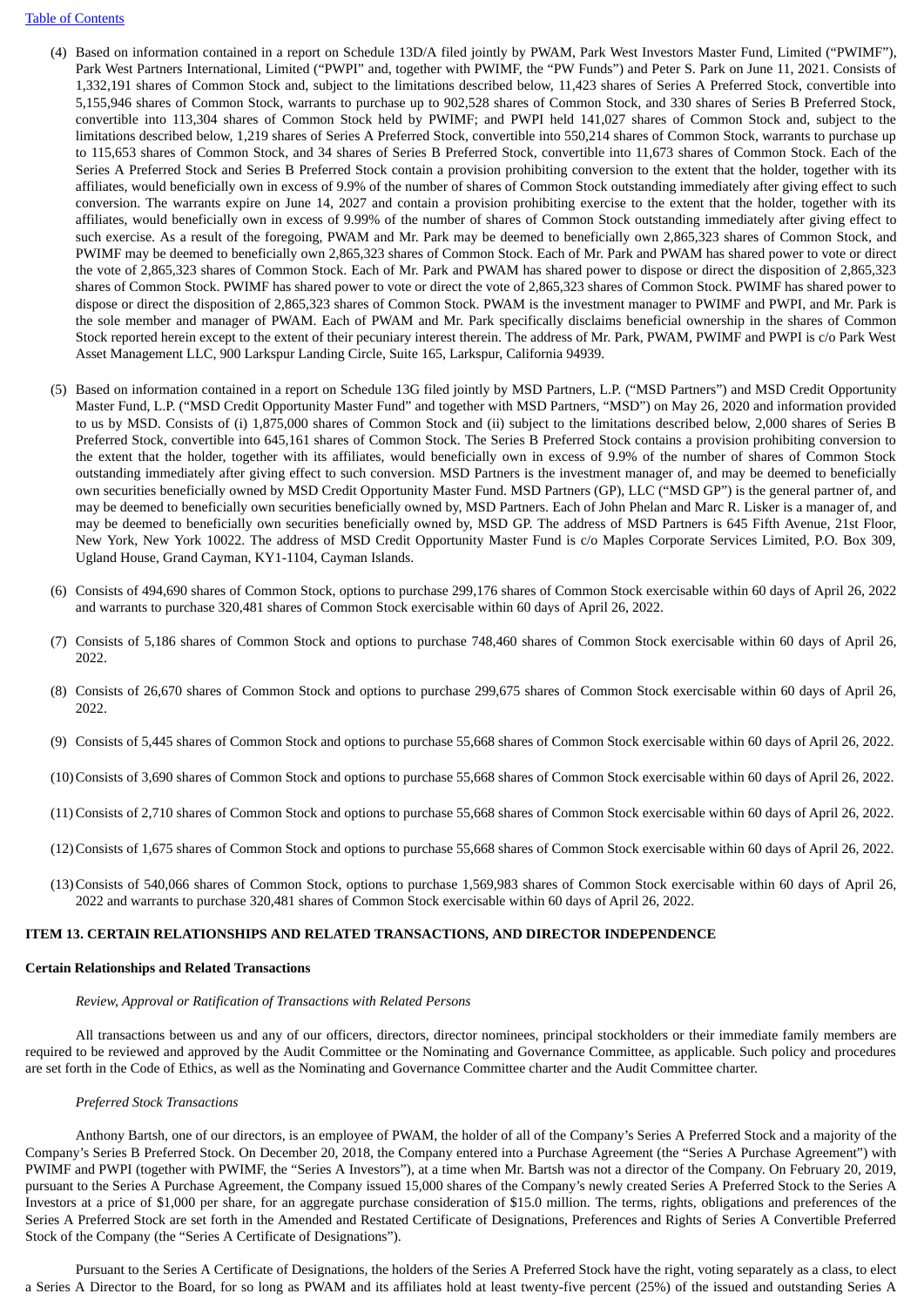Preferred Stock. The Series A Investors nominated and appointed Mr. Bartsh in March 2019 to serve as the Series A Director.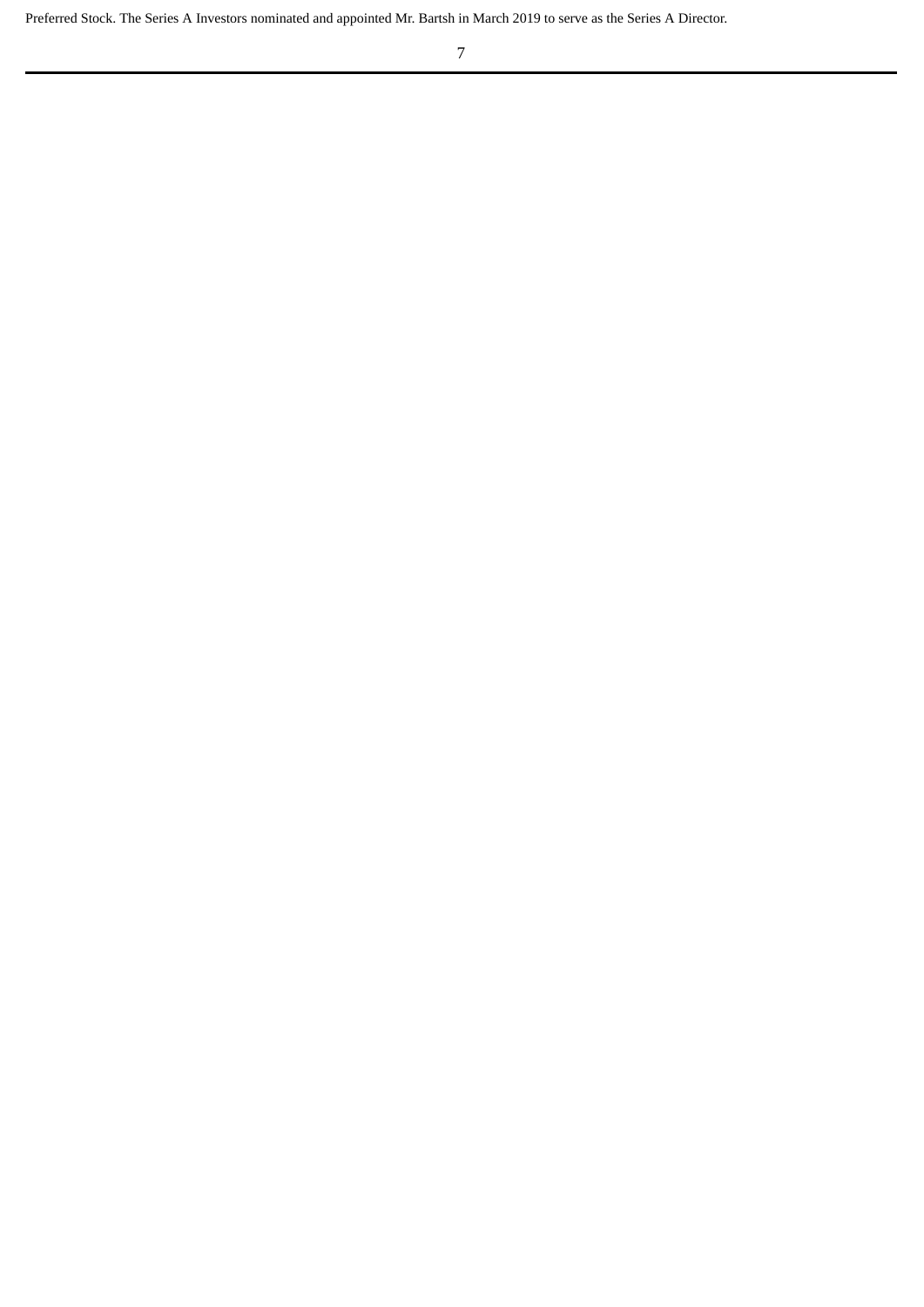On March 12, 2020, the Company entered into a Purchase Agreement (the "Series B Purchase Agreement") with the Series A Investors and MSD Credit Opportunity Master Fund(collectively, the "Series B Investors"). On May 15, 2020, pursuant to the Series B Purchase Agreement, the Company issued 8,000 shares of the Company's newly created Series B Preferred Stock to the Series B Investors at a price of \$1,000 per share, for an aggregate purchase consideration of \$8.0 million. The terms, rights, obligations and preferences of the Series B Preferred Stock are set forth in the Certificate of Designations, Preferences and Rights of Series B Convertible Preferred Stock of the Company (the "Series B Certificate of Designations").

Pursuant to the Series B Certificate of Designations, the holders of the Series B Preferred Stock have the right, voting separately as a class, to elect a Series B Director, for so long as PWAM and its affiliates hold at least twenty-five percent (25%) of the issued and outstanding Series B Preferred Stock. However, for so long as PWAM has the right to elect a Series A Director, the Series B Director shall be the same individual as the Series A Director.

#### *Private Placement*

On November 16, 2020, the Company entered into a securities purchase agreement with certain institutional and accredited investors (collectively, the "Investors"), pursuant to which the Company agreed to issue and sell to the Investors an aggregate of 4,755,373 immediately separable units (the "Units"), with each Unit being comprised of (i) one share of the Company's Common Stock and (ii) a warrant to purchase 1.1 shares of Common Stock (the "2020 Private Placement Warrants"), at a price per Unit of \$3.787, for gross proceeds of approximately \$18 million (the "Private Placement"). Michael Valentino, our Executive Chairman, purchased 264,900 Units for an aggregate Unit purchase price of approximately \$1,003,176 in the Private Placement.

#### *Public Offering*

On March 3, 2021, the Company entered into an Underwriting Agreement with Raymond James & Associates, Inc., as representative of the underwriters identified therein, pursuant to which the Company agreed to issue and sell 7,875,000 shares of Common Stock at a public offering price of \$8.00 per share (the "Offering"). Michael Valentino, our Executive Chairman, purchased 25,000 shares of our Common Stock in the Offering at the public offering price of \$8.00 per share, for a total of \$200,000.

## **Independence of Members of the Board**

The Board has determined that all of our non-employee directors are independent within the meaning of the SEC rules. The Board has also determined that all directors serving on the Audit Committee, the Compensation Committee and the Nominating and Governance Committee are independent within the meaning of the SEC rules with respect to membership on each such committee.

## **ITEM 14. PRINCIPAL ACCOUNTANT FEES AND SERVICES**

## **Audit and Non-Audit Fees**

The following table presents aggregate fees billed for professional services rendered by Marcum LLP, our independent registered public accounting firm for fiscal years 2021 and 2020. There were no other professional services rendered or fees billed by Marcum LLP for fiscal years 2021 and 2020.

| <b>Services Rendered</b> | 2021                     | 2020    |
|--------------------------|--------------------------|---------|
| Audit Fees(1)            | 173,738                  | 100,000 |
| Audit-Related Fees(2)    | 51.400                   | 10,475  |
| Tax Fees(3)              | \$<br>19,000             | 21,000  |
| All Other Fees           | $\overline{\phantom{a}}$ |         |

- (1) These fees include the audits of our annual consolidated financial statements for fiscal years 2021 and 2020 and the reviews of our consolidated financial statements included in our Quarterly Reports on Form 10-Q for fiscal years 2021 and 2020.
- (2) These audit-related fees in 2021 relate to the Offering, the Company's at-the-market offering, and the registration statements on Form S-3 and Form S-8 filed with the SEC in August 2021 and November 2021, respectively. The fees in 2020 relate to the registration statements on Form S-3 filed with the SEC in June 2020 and December 2020.
- (3) The tax fees in 2021 relate to filings for fiscal year 2020. The fees in 2020 relate to 2019.

#### **Pre-Approval Policies and Procedures**

All services provided by our independent registered public accounting firm are subject to pre-approval by our Audit Committee. The Audit Committee has also adopted policies and procedures that are detailed as to the particular service and that do not include delegation of the Audit Committee's responsibilities to management under which management may engage our independent registered public accounting firm to render audit or non-audit services. Before granting any approval, the Audit Committee gives due consideration to whether approval of the proposed service will have a detrimental impact on the independence of the independent registered public accounting firm. The full Audit Committee pre-approved all services provided by Marcum LLP for fiscal years 2021 and 2020.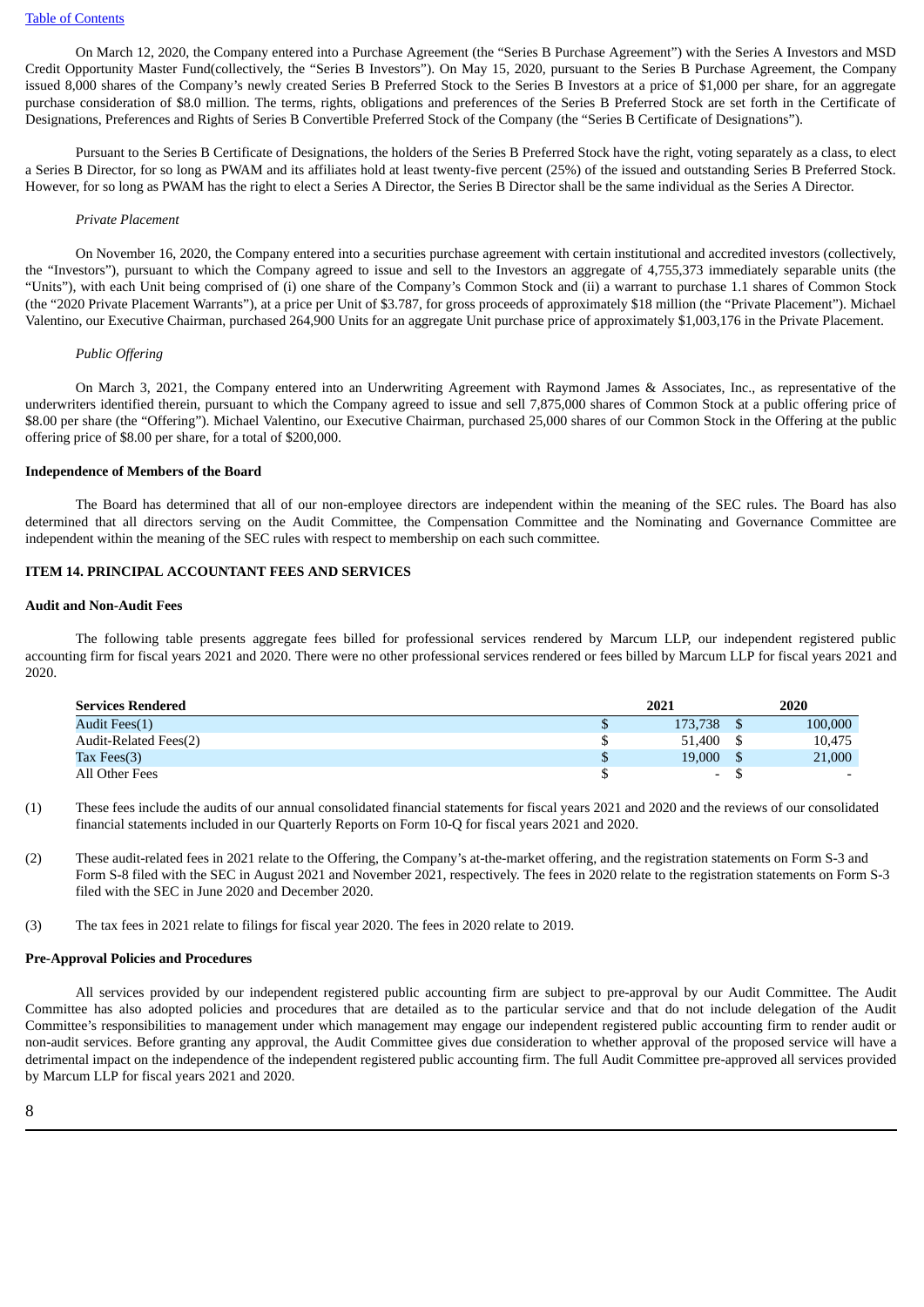## **ITEM 15. EXHIBITS, FINANCIAL STATEMENT SCHEDULES.**

Documents filed as part of this Form 10-K:

## **1. Financial Statements:**

The consolidated balance sheets of the Company as of December 31, 2021 and 2020, the related consolidated statements of operations, changes in Series A and Series B convertible preferred stock and stockholders' equity (deficit), and cash flows for each of the years ended December 31, 2021 and 2020, the footnotes thereto, and the report of Marcum LLP, independent registered public accounting firm, are set forth on pages F-1 through F-21 of this Form 10-K.

## **2. Financial Statement Schedules:**

All schedules have been omitted because they are not applicable or the required information is included in the consolidated financial statements or notes thereto.

## **3. Exhibits:**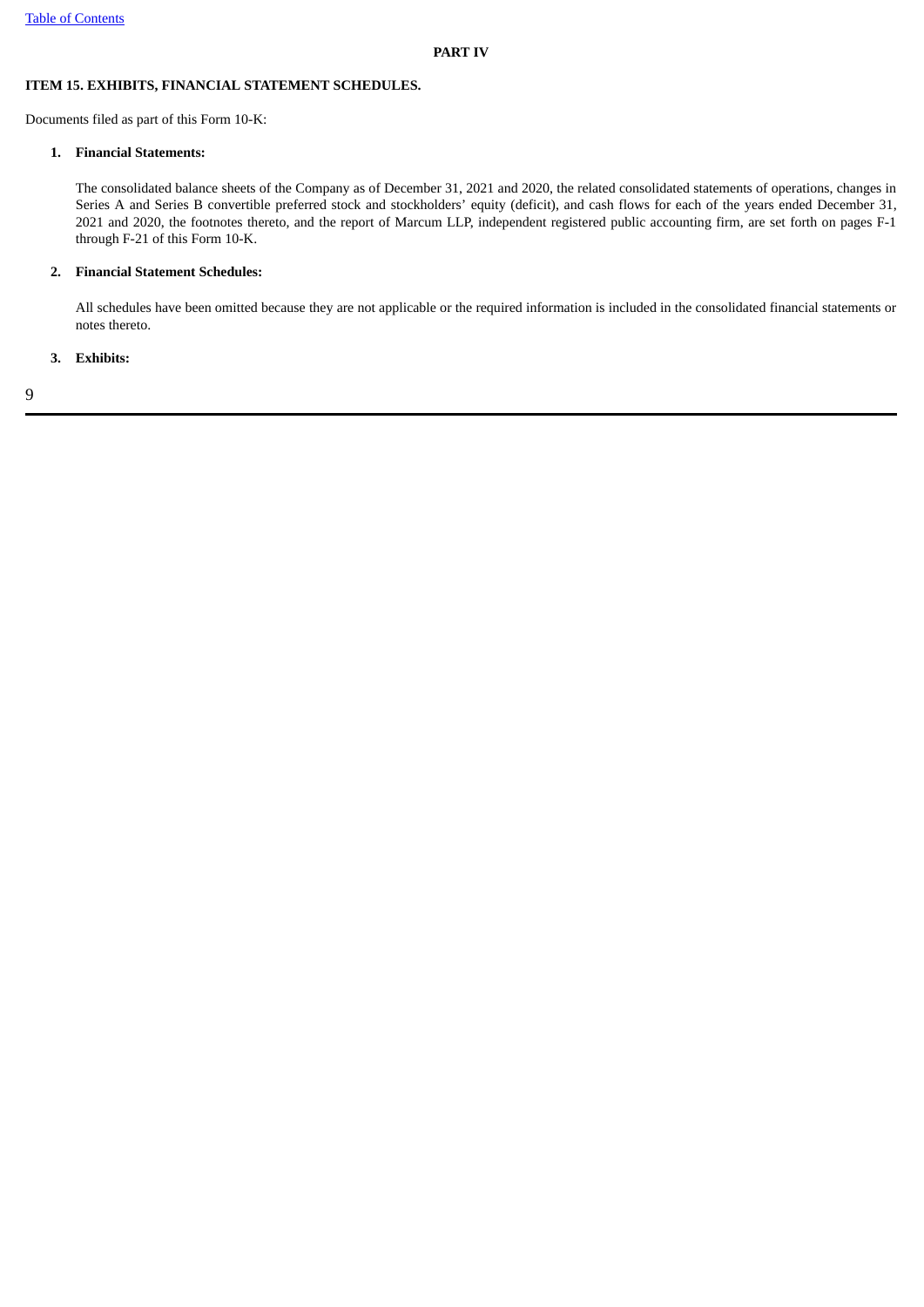## **Exhibit Index**

The representations and warranties contained in the agreements listed in this Exhibit Index are not for the benefit of any party other than the parties to such agreement and are not intended as a document for investors or the public generally to obtain factual information about the Company or its shares of Common Stock.

| <b>Number</b> | <b>Exhibit Table</b>                                                                                                                                                                                                                                                                                                                                             |
|---------------|------------------------------------------------------------------------------------------------------------------------------------------------------------------------------------------------------------------------------------------------------------------------------------------------------------------------------------------------------------------|
| 2.1           | Agreement and Plan of Merger and Reorganization (incorporated by reference to Exhibit 2.1 to the Company's Current Report on Form 8-K<br>filed on December 22, 2016 (File No. 001-36351)).                                                                                                                                                                       |
| 3.1           | Amended and Restated Certificate of Incorporation of PLx Pharma Inc. (incorporated by reference to Exhibit 3.3 to the Company's<br>Quarterly Report on Form 10-Q filed on August 11, 2017 (File No. 001-36351)).                                                                                                                                                 |
| 3.2           | Certificate of Amendment to the Amended Certificate of Incorporation of the Company (incorporated by reference to Exhibit 3.1 to the<br>Company's Current Report on Form 8-K filed on February 20, 2019 (File No. 001-36351)).                                                                                                                                   |
| 3.3           | Amended and Restated Bylaws of PLx Pharma Inc. (incorporated by reference to Exhibit 3.1 to the Company's Current Report on Form 8-<br>K filed on April 21, 2022 (File No. 001-36351)).                                                                                                                                                                          |
| 4.1           | Form of Warrant, to be issued by PLx Pharma Inc. to the Investors on June 14, 2017 (incorporated by reference to Exhibit 4.1 to the<br>Company's Form 8-K filed on June 12, 2017 (File No. 001-36351)).                                                                                                                                                          |
| 4.2           | Form of Warrant to Purchase Common Stock issued by PLx Pharma Inc. in connection with the Loan and Security Agreement among PLx<br>Pharma Inc., PLx Opco Inc., and Silicon Valley Bank, dated as of August 9, 2017 (incorporated by reference to Exhibit 4.1 to the<br>Company's Current Report on Form 8-K filed on August 10, 2017 (File No. 001-36351)).      |
| 4.3           | Form of Warrant to Purchase Common Stock issued by PLx Pharma Inc. in connection with the Securities Purchase Agreement among PLx<br>Pharma Inc. and the investors set forth on the signature pages thereto, dated as of November 16, 2020 (incorporated by reference to Exhibit<br>4.1 to the Company's Current Report on Form 8-K filed on November 16, 2020). |
| 4.4           | Amended and Restated Certificate of Designations, Preferences and Rights of Series A Convertible Preferred Stock of the Company<br>(incorporated by reference to Exhibit 3.3 to the Company's Current Report on Form 8-K filed on February 20, 2019 (File No. 001-36351)).                                                                                       |
| 4.5           | Certificate of Designations, Preferences and Rights of Series B Convertible Preferred Stock of the Company (incorporated by reference to<br>Exhibit 3.1 to the Company's Current Report on Form 8-K filed on May 18, 2020 (File No. 001-36351)).                                                                                                                 |
| 4.6           | Description of Registered Securities (filed with the initial filing of the Annual Report on Form 10-K for the year ended December 31,<br>2021).                                                                                                                                                                                                                  |
| 10.1          | Employment Agreement with Natasha Giordano, dated January 1, 2016 (incorporated by Reference to Exhibit 10.1 to the Company's<br>Current Report on Form 8-K filed on April 20, 2017 (File No. 001-36351)).                                                                                                                                                       |
| 10.2          | Amended and Restated Employment Agreement with Michael J. Valentino, dated April 1, 2016 (incorporated by Reference to Exhibit 10.4<br>to the Company's Current Report on Form 8-K filed on April 20, 2017 (File No. 001-36351)).                                                                                                                                |
| 10.3          | PLx Pharma 2015 Omnibus Incentive Plan (incorporated by reference to Annex G to the Company's Registration Statement on Form S-4<br>filed on January 25, 2017 (File No. 333-215684)).                                                                                                                                                                            |
| 10.4          | Separation and Settlement Agreement and Release of All Claims between PLx Pharma Inc. and David E. Jorden, dated May 1, 2017<br>(incorporated by reference to Exhibit 10.2 to the Company's Form 8-K filed on May 2, 2017 (File No. 001-36351)).                                                                                                                 |
| 10.5          | Executive Employment Agreement of Rita M. O'Connor, dated May 1, 2017 (incorporated by reference to Exhibit 10.1 to the Company's<br>Form 8-K filed on May 2, 2017 (File No. 001-36351)).                                                                                                                                                                        |
| 10.6          | Amended and Restated Patent License Agreement, dated December 11, 2009 (incorporated by reference to Exhibit 10.1 to the Company's<br>Form 8-K filed on June 12, 2017 (File No. 001-36351)).                                                                                                                                                                     |
| 10.7          | Amendment No. 1 to Amended and Restated Patent License Agreement, dated April 15, 2011 (incorporated by reference to Exhibit 10.2 to<br>the Company's Form 8-K filed on June 12, 2017 (File No. 001-36351)).                                                                                                                                                     |
| 10.8          | Amendment No. 2 to Amended and Restated Patent License Agreement, dated December 17, 2011 (incorporated by reference to<br>Exhibit 10.3 to the Company's Form 8-K filed on June 12, 2017 (File No. 001-36351)).                                                                                                                                                  |
| 10.9          | Loan and Security Agreement among PLx Pharma Inc., PLx Opco Inc., and Silicon Valley Bank, dated as of August 9, 2017 (incorporated<br>by reference to Exhibit 10.1 to the Company's Current Report on Form 8-K filed on August 10, 2017 (File No. 001-36351)).                                                                                                  |
| 10.10         | Form of Indemnification Agreement (incorporated by Reference to Exhibit 10.5 to the Company's Current Report on Form 8-K filed on<br>April 20, 2017 (File No. 001-36351)).                                                                                                                                                                                       |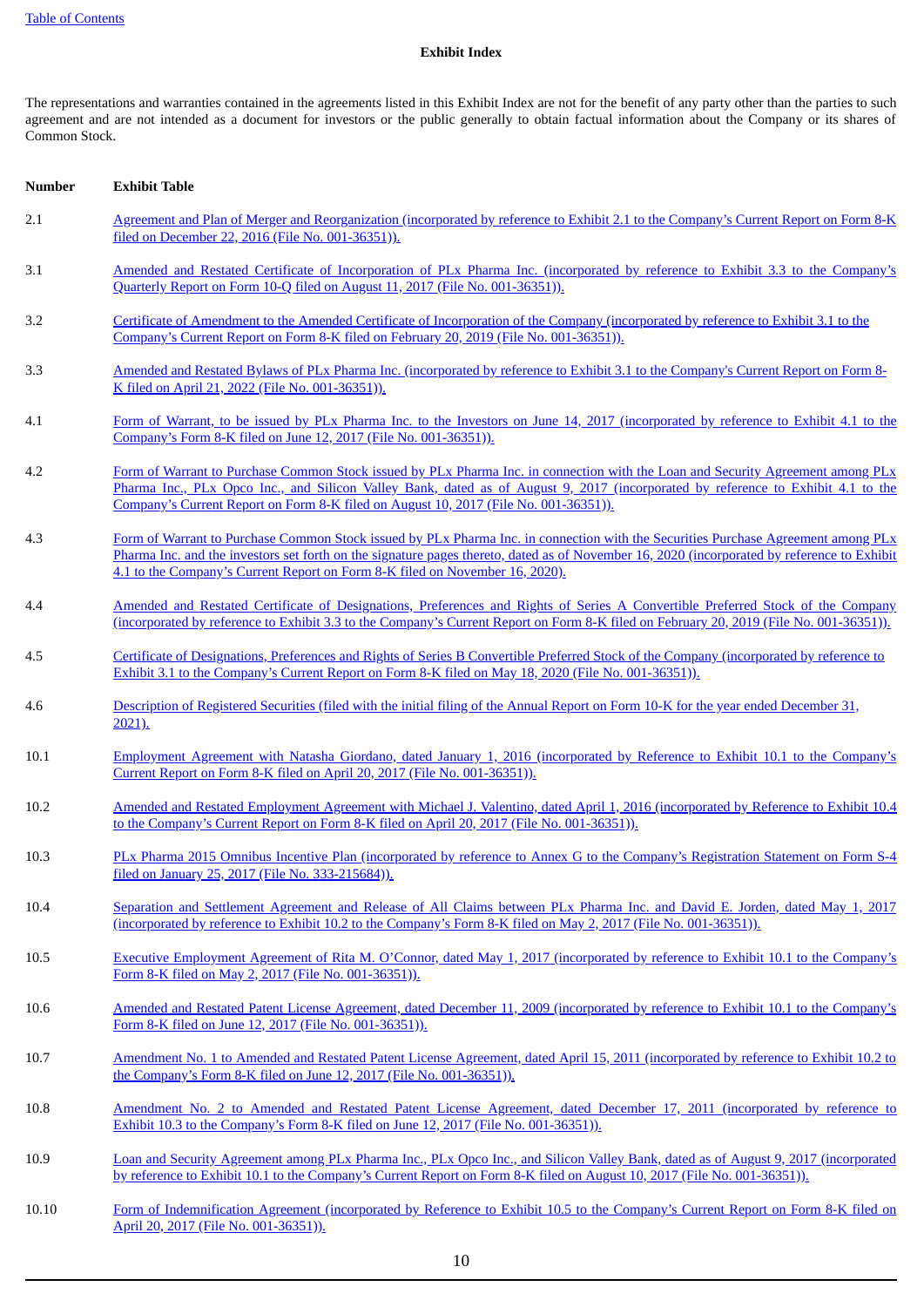# Table of Contents

| <b>Number</b> | <b>Exhibit Table</b>                                                                                                                                                                                                                                                                               |
|---------------|----------------------------------------------------------------------------------------------------------------------------------------------------------------------------------------------------------------------------------------------------------------------------------------------------|
| 10.11         | PLx Pharma Inc. 2018 Incentive Plan (incorporated by reference to Exhibit 10.1 to the Company's Quarterly Report on Form 10-Q filed on<br>November 9, 2018 (File No. 001-36351)).                                                                                                                  |
| 10.12         | Purchase Agreement, dated December 20, 2018, by and among the Company and the Investors set forth on the signature pages thereto<br>(incorporated by reference to Exhibit 10.1 to the Company's Current Report on Form 8-K filed on December 21, 2018 (File No. 001-<br>$36351)$ ).                |
| 10.13         | Purchase Agreement, dated March 12, 2020, by and among the Company and the Investors set forth on the signature pages thereto<br>(incorporated by reference to Exhibit 10.1 to the Company's Current Report on Form 8-K filed on March 13, 2020 (File No. 001-36351)).                             |
| 10.14         | Form of Securities Purchase Agreement, dated November 16, 2020, by and among the Company and the Investors set forth on the signature<br>pages thereto (incorporated by reference to Exhibit 10.1 to the Company's Current Report on Form 8-K filed on November 18, 2020 (File<br>No. 001-36351)). |
| 10.15         | Registration Rights Agreement, dated December 20, 2018, by and among the Company and the Investors set forth on the signature pages<br>thereto (incorporated by reference to Exhibit 10.2 to the Company's Current Report on Form 8-K filed on December 21, 2018 (File No.<br>$001 - 36351)$ .     |
| 10.16         | Registration Rights Agreement, dated March 12, 2020, by and among the Company and the Investors set forth on the signature pages<br>thereto (incorporated by reference to Exhibit 10.2 to the Company's Current Report on Form 8-K filed on March 13, 2020 (File No. 001-<br>36351)).              |
| 10.17         | Form of Registration Rights Agreement, dated November 16, 2020, by and among the Company and the Investors set forth on the signature<br>page thereto (incorporated by reference to Exhibit 10.2 to the Company's Current Report on Form 8-K filed on November 18, 2020 (File<br>No. 001-36351)).  |
| 10.18         | Amendment to Employment Agreement with Natasha Giordano, dated March 7, 2019 (incorporated by reference to Exhibit 10.18 to the<br>Company's Annual Report on Form 10-K filed on March 8, 2019 (File No. 001-36351)).                                                                              |
| 10.19         | Amendment to Employment Agreement with Rita O'Connor, dated March 7, 2019 (incorporated by reference to Exhibit 10.19 to the<br>Company's Annual Report on Form 10-K filed on March 8, 2019 (File No. 001-36351)).                                                                                 |
| 10.20         | Amendment to Employment Agreement with Rita O'Connor, dated March 16, 2018 (incorporated by reference to Exhibit 10.20 to the<br>Company's Annual Report on Form 10-K filed on March 8, 2019 (File No. 001-36351)).                                                                                |
| 10.21         | Second Amendment to Employment Agreement with Rita O'Connor, dated August 3, 2021 (incorporated by reference to Exhibit 10.1 to the<br>Company's Quarterly Report on Form 10-Q filed on August 6, 2021 (File No. 001-36351)).                                                                      |
| 10.22         | Amendment to Employment Agreement with Michael Valentino, dated March 7, 2019 (incorporated by reference to Exhibit 10.22 to the<br>Company's Annual Report on Form 10-K filed on March 8, 2019 (File No. 001-36351)).                                                                             |
| 10.23         | Equity Distribution Agreement, dated March 25, 2019, by and between the Company and JMP Securities LLC (incorporated by reference to<br>Exhibit 1.2 to the Registration Statement on Form S-3 filed on March 25, 2019 (File No. 333-230478)).                                                      |
| 10.24         | Placement Agency Agreement, dated November 16, 2020, by and between the Company and Raymond James & Associates, Inc.<br>(incorporated by reference to Exhibit 10.3 to the Company's Current Report on Form 8-K filed on November 16, 2020 (File No. 001-<br>$36351)$ ).                            |
| 10.25         | Manufacturing Services Agreement, dated June 28, 2019, between the Company and Patheon Pharmaceuticals Inc. (incorporated by<br>reference to Exhibit 10.1 to the Company's Quarterly Report on Form 10-Q filed on August 9, 2019 (File No. 001-36351)). <sup>+</sup>                               |
| 10.26         | Termination of Equity Distribution Agreement, dated as of March 2, 2021, between the Company and JMP Securities LLC (incorporated by<br>reference to Exhibit 10.1 to the Company's Current Report on Form 8-K filed on March 2, 2021 (File No. 001-36351)).                                        |
|               | 11                                                                                                                                                                                                                                                                                                 |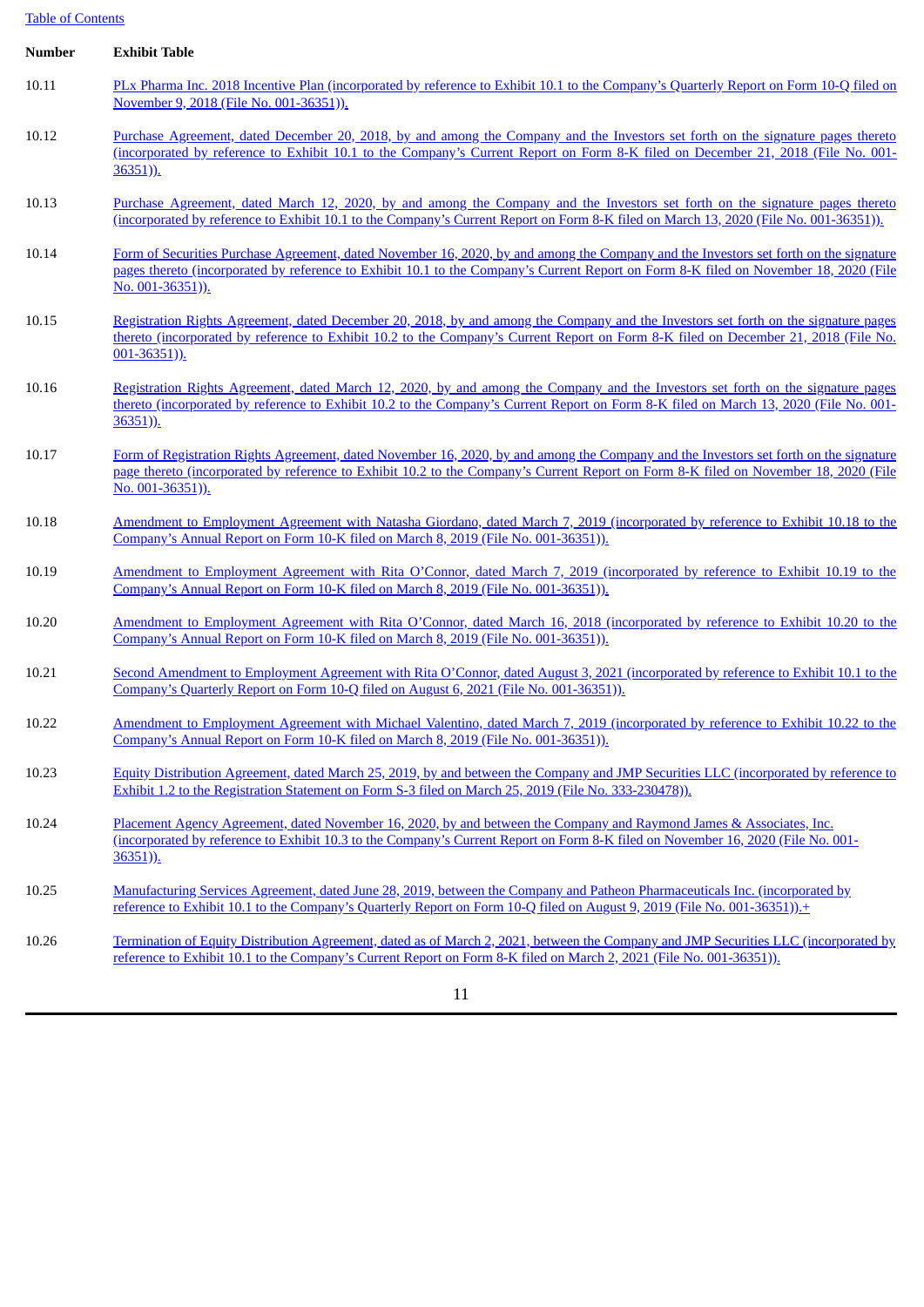# Table of Contents

| <b>Number</b> | <b>Exhibit Table</b>                                                                                                                                                                                                                                                                                                                                                                                                                                                                                                                                                                              |
|---------------|---------------------------------------------------------------------------------------------------------------------------------------------------------------------------------------------------------------------------------------------------------------------------------------------------------------------------------------------------------------------------------------------------------------------------------------------------------------------------------------------------------------------------------------------------------------------------------------------------|
| 10.27         | Underwriting Agreement, dated March 3, 2021, between the Company and Raymond James & Associates, Inc., as representative of the<br>several underwriters listed on Schedule I thereto (incorporate by reference to Exhibit 1.1 to the Company Current Report on Form 8-K filed<br>on March 3, 2021 (File No. 001-36351)).                                                                                                                                                                                                                                                                          |
| 10.28         | Equity Distribution Agreement, dated August 6, 2021, by and between the Company and JMP Securities LLC (incorporated by reference to<br>Exhibit 10.1 to the Company's Current Report on Form 8-K filed on August 6, 2021 (File No. 001-36351)).                                                                                                                                                                                                                                                                                                                                                   |
| 21.1          | Subsidiaries of the Company (filed with the initial filing of the Annual Report on Form 10-K for the year ended December 31, 2021).                                                                                                                                                                                                                                                                                                                                                                                                                                                               |
| 23.1          | Consent of Marcum LLP (filed with the initial filing of the Annual Report on Form 10-K for the year ended December 31, 2021).                                                                                                                                                                                                                                                                                                                                                                                                                                                                     |
| 31.1          | Certification of the Principal Executive Officer pursuant to Section 302 of the Sarbanes-Oxley Act of 2002 (filed with the initial filing of<br>the Annual Report on Form 10-K for the year ended December 31, 2021).                                                                                                                                                                                                                                                                                                                                                                             |
| 31.2          | Certification of the Principal Financial and Accounting Officer pursuant to Section 302 of the Sarbanes-Oxley Act of 2002 (filed with the<br>initial filing of the Annual Report on Form 10-K for the year ended December 31, 2021).                                                                                                                                                                                                                                                                                                                                                              |
| 31.3          | Certification of the Principal Executive Officer pursuant to Section 302 of the Sarbanes-Oxley Act of 2002.*                                                                                                                                                                                                                                                                                                                                                                                                                                                                                      |
| 31.4          | Certification of the Principal Financial and Accounting Officer pursuant to Section 302 of the Sarbanes-Oxley Act of 2002.*                                                                                                                                                                                                                                                                                                                                                                                                                                                                       |
| 32.1          | Certification of the Principal Executive Officer and Principal Financial and Accounting Officer pursuant to U.S.C. Section 1350 as adopted<br>pursuant to Section 906 of the Sarbanes-Oxley Act of 2002 (filed with the initial filing of the Annual Report on Form 10-K for the year<br>ended December 31, 2021).                                                                                                                                                                                                                                                                                |
| 101.1         | Interactive Data Files formatted in Inline XBRL (eXtensible Business Reporting Language): (i) Consolidated Balance Sheets as of<br>December 31, 2021 and 2020; (ii) Consolidated Statements of Operations for the years ended December 31, 2021 and 2020; (iii)<br>Consolidated Statements of Changes in Series A and Series B Convertible Preferred Stock and Stockholders' Equity (Deficit) for the years<br>ended December 31, 2021 and 2020; (iv) Consolidated Statements of Cash Flow for the years ended December 31, 2021 and 2020; and (v)<br>Notes to Consolidated Financial Statements. |
| 104.1         | Cover Page Interactive Data File (formatted in Inline XBRL and contained in Exhibit 101).                                                                                                                                                                                                                                                                                                                                                                                                                                                                                                         |
|               | + Filed with confidential portions omitted pursuant to a request for confidential treatment. The omitted portions have been separately filed<br>with the SEC.                                                                                                                                                                                                                                                                                                                                                                                                                                     |

\* Filed herewith.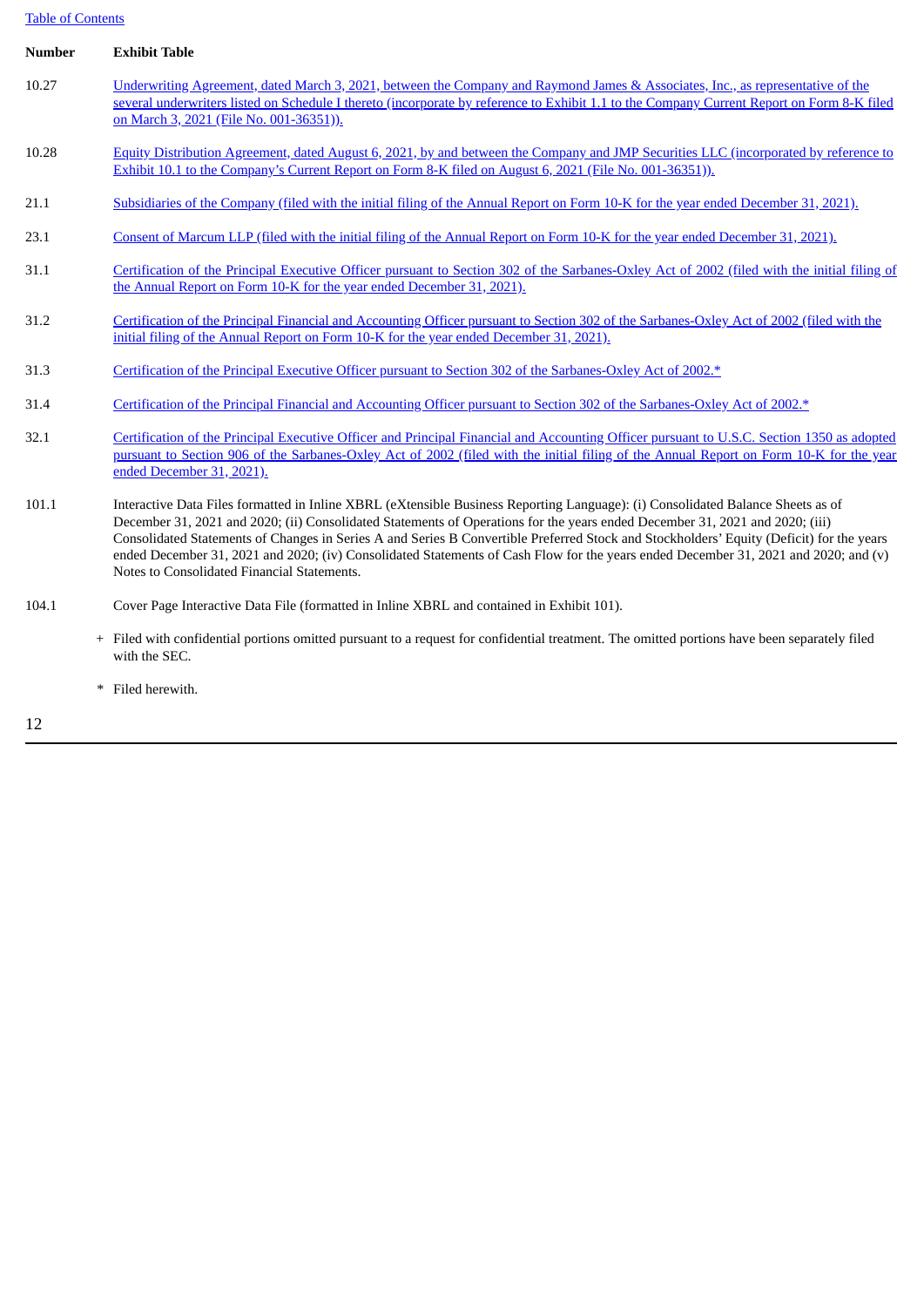## **SIGNATURES**

Pursuant to the requirements of Section 13 or 15(d) of the Securities Exchange Act of 1934, the registrant has duly caused this Amendment No. 1 to this report to be signed on its behalf by the undersigned, thereunto duly authorized.

## **PLx Pharma Inc.**

By: /s/ Natasha Giordano Natasha Giordano President and Chief Executive Officer (principal executive officer)

Date: April 29, 2022

By: /s/ Rita O'Connor Rita O'Connor Chief Financial Officer (principal financial and accounting officer)

Date: April 29, 2022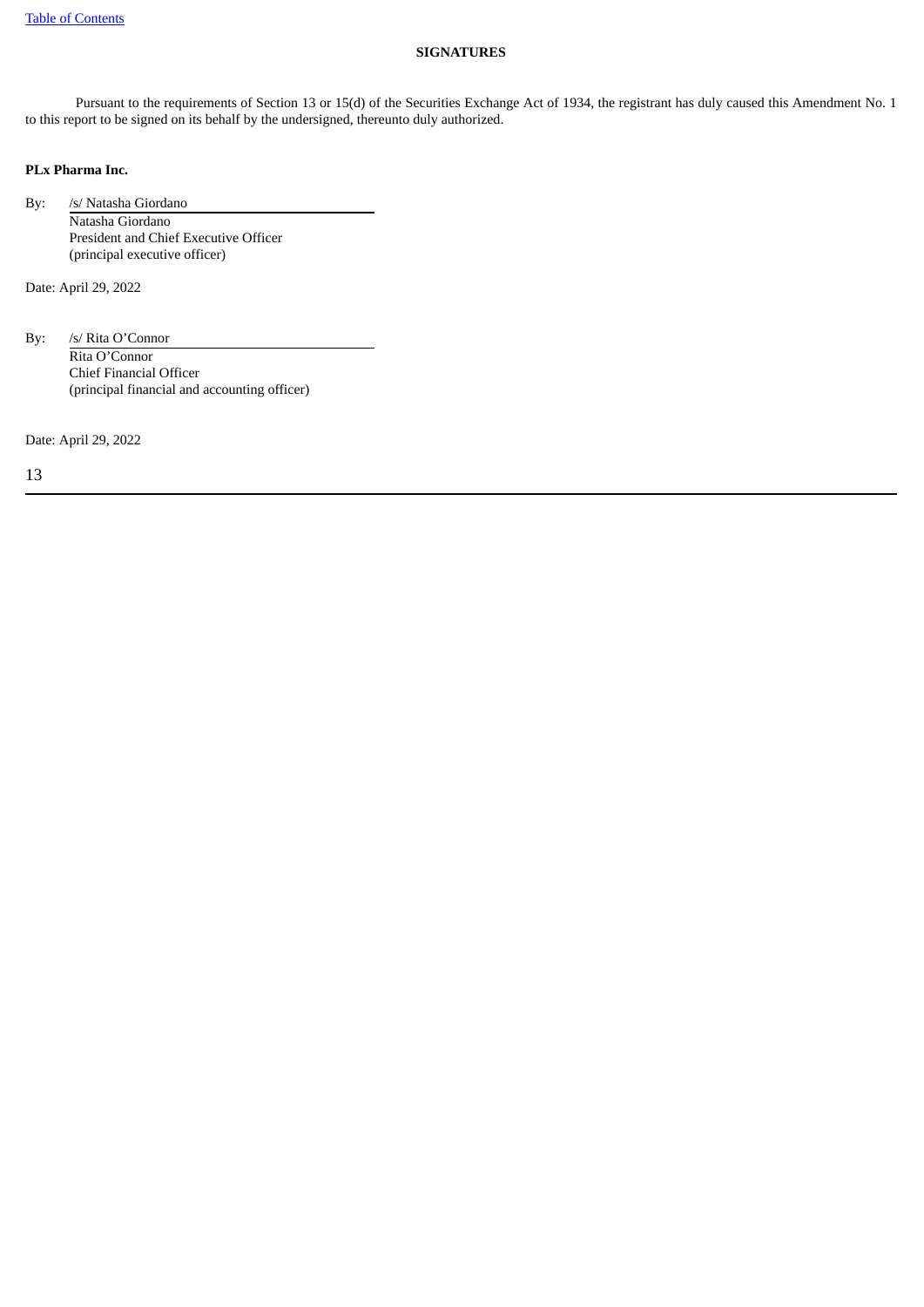Pursuant to the requirements the Securities Exchange Act of 1934, this report has been signed below by the following persons on behalf of the registrant and in the capacities and on the dates indicated.

| <b>Name</b>                              | Capacity                                                  | <b>Date</b>    |
|------------------------------------------|-----------------------------------------------------------|----------------|
| /s/ Natasha Giordano<br>Natasha Giordano | Director, President and<br><b>Chief Executive Officer</b> | April 29, 2022 |
| $\ast$<br>Michael J. Valentino           | Director and Executive Chairman of the Board              | April 29, 2022 |
| $\ast$<br>Gary Balkema                   | Director                                                  | April 29, 2022 |
| $\ast$<br><b>Anthony Bartsh</b>          | Director                                                  | April 29, 2022 |
| $\ast$<br>Robert Casale                  | <b>Director</b>                                           | April 29, 2022 |
| $\ast$<br>Kirk Calhoun                   | Director                                                  | April 29, 2022 |
| $\ast$<br>John W. Hadden II              | Director                                                  | April 29, 2022 |

\* By /s/ Rita O'Connor Rita O'Connor, Attorney-in-fact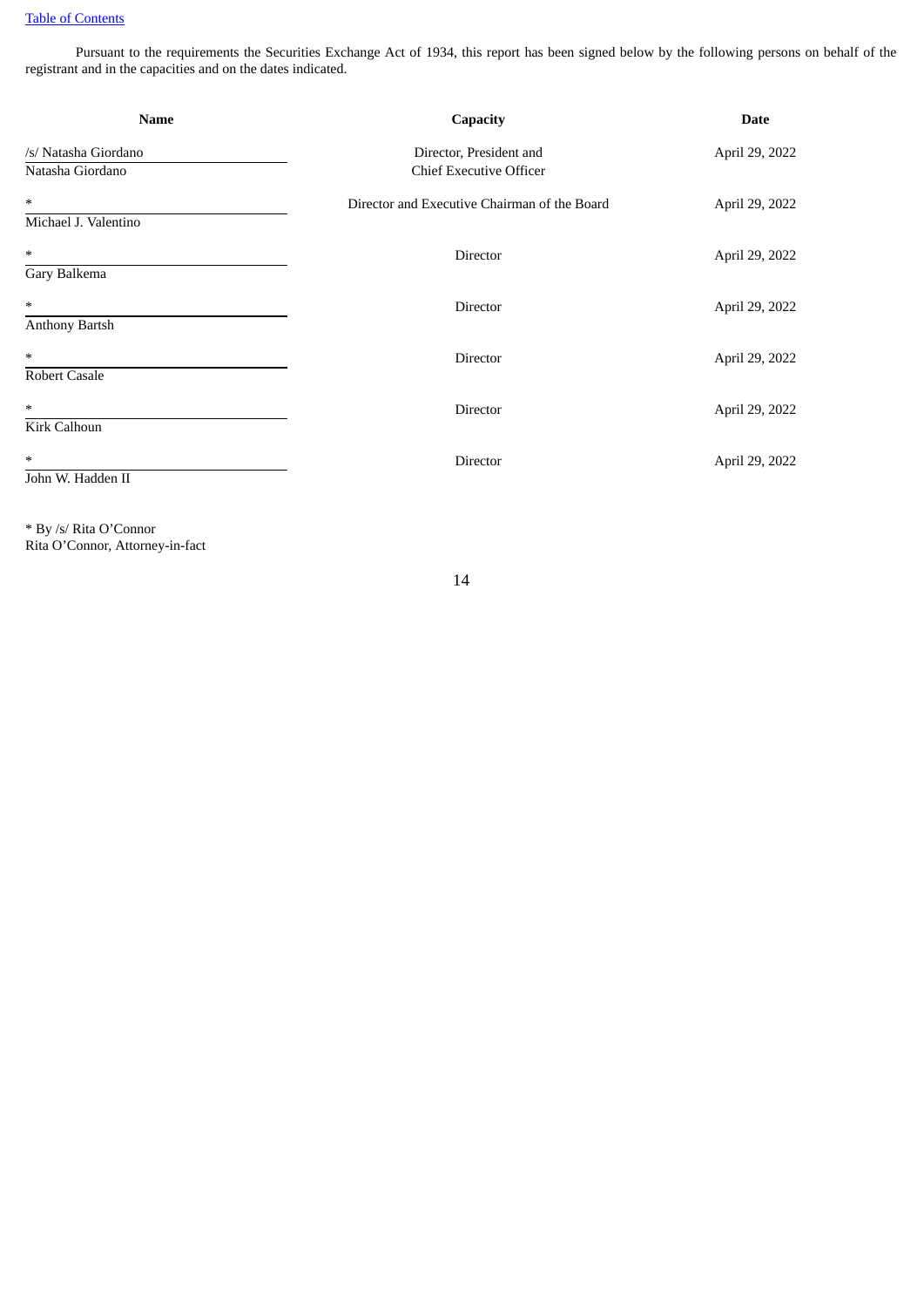## **CERTIFICATION OF CHIEF EXECUTIVE OFFICER PURSUANT TO SECTION 302 OF THE SARBANES-OXLEY ACT OF 2002**

<span id="page-19-0"></span>I, Natasha Giordano, certify that:

- 1. I have reviewed this Amendment No. 1 to the Annual Report on Form 10-K of PLx Pharma Inc.; and
- 2. Based on my knowledge, this report does not contain any untrue statement of a material fact or omit to state a material fact necessary to make the statements made, in light of the circumstances under which such statements were made, not misleading with respect to the period covered by this report.

Date: April 29, 2022 /s/ Natasha Giordano

Natasha Giordano President and Chief Executive Officer (principal executive officer)